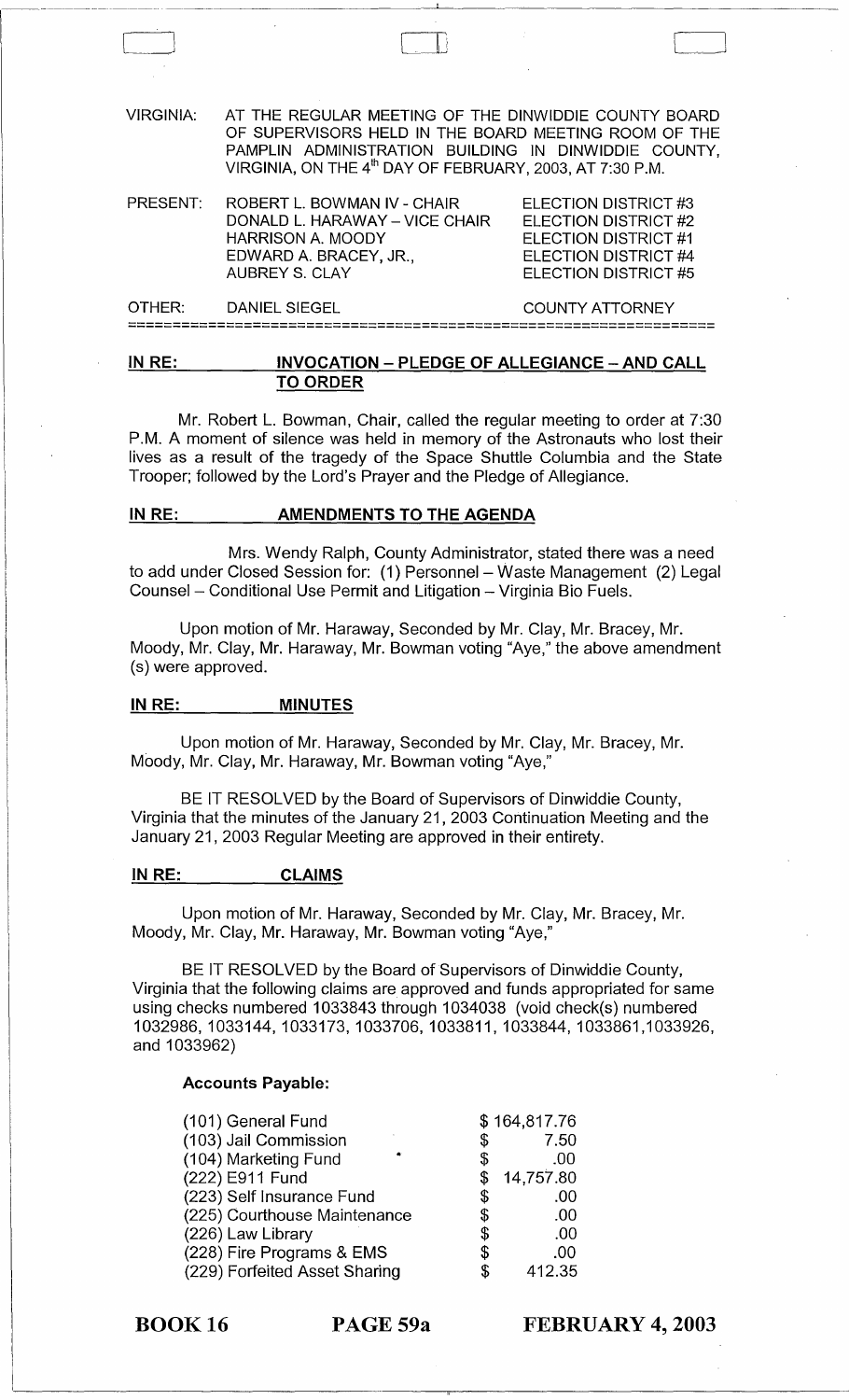| (304) CDBG Grant Fund<br>(305) Capital Projects Fund<br>(401) County Debt Service | \$<br>.00<br>4,085.80<br>\$<br>.00   |
|-----------------------------------------------------------------------------------|--------------------------------------|
| <b>TOTAL</b>                                                                      | \$183,806.34                         |
| <b>PAYROLL 01/31/03</b>                                                           |                                      |
| (101) General Fund<br>(222) E911 Fund<br>(304) CDBG Fund                          | \$417,647.33<br>3,420.91<br>4,714.19 |

#### TOTAL

\$ 425,782.43

#### IN RE: CITIZEN COMMENTS

Mr. Bowman asked if there were any citizens signed up to speak or present who wished to address the Board during this portion of the meeting.

- 1. Eva Bratschi 23500 Cutbank Road, McKenney, Virginia She thanked the Board for changing the meeting days to Tuesdays. Mrs. Bratschi stated she was completing her Bachelor of Arts degree in Political Science and she chose to do her thesis on the topic of Dinwiddie Government and Citizen Access to its Local Government. She gave the Clerk questionnaires for the Board members to fill out to help her complete her thesis.
- 2. Robert Rowland 18404 Bonneville Lane, Dinwiddie, Virginia stated he and his congregation would like to thank the Board also for changing their meetings to Tuesday. Continuing he said they wanted to be involved as much as possible in the political issues in the County.
- 3. Bruce Kristaf 25119 Smith Grove Road, Petersburg, Virginia representing the group, Citizens for a Better Dinwiddie, stated they were concerned that Tidewater Quarries Inc., has misrepresented the true impact of the proposed quarry to the public. This project will have a significant short term and long-term impact on our County. He commented it is important that the Board understand the true social and economical ramifications it will have on the citizens of the County. The group requested that the Board of Supervisors engage the services of an independent firm before ruling on the proposed quarry. He also requested that the study be made public so the citizens could better understand what impact the quarry would have on the County.
- 4. George Whitman 13010 Old Stage Road, Petersburg, Virginia requested that the Board appoint a committee made up of citizens from each district to prepare a Transportation Plan for the County. He stated this could be an important tool for the present and future growth of the County. The need for the Plan is outlined in the Comprehensive Master Plan. The purpose of the plan is to provide for future needs without having to relocate the roads in some sections of the County. Mr. Whitman recommended that the committee be comprised of retired and active engineers, ones that are familiar with road construction, to act as a defacto Engineering Section for the County.

#### IN RE: UPDATE OF DEBT CAPACITY ANALYSIS - SCHOOL PROJECTS

The County Administrator commented a few weeks ago the Board of Supervisors met with the School Board and their consultants, BCWH, to receive the results of the School facilities study. At that time the consultants and School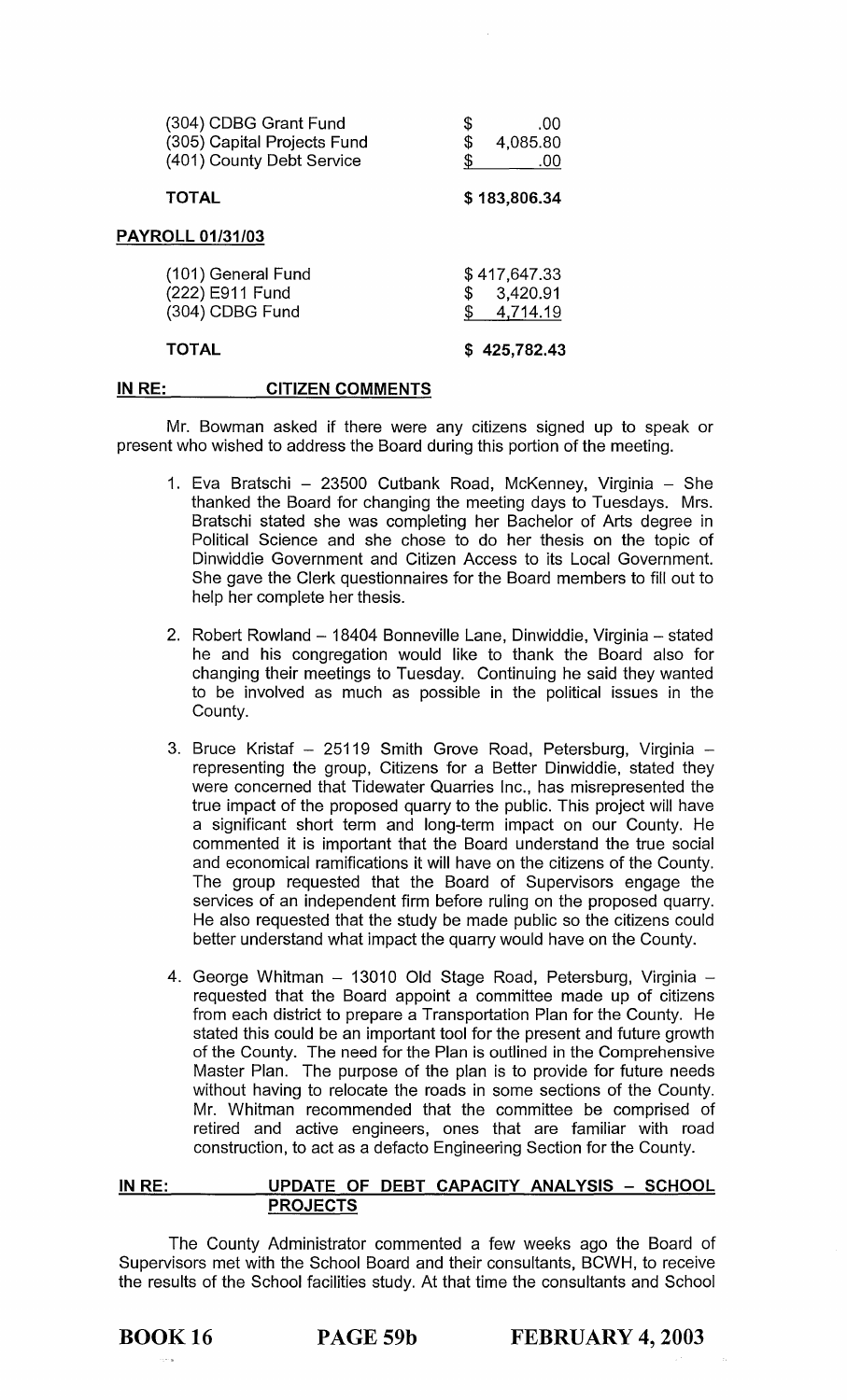Board brought forth their recommendations to the Board. As a result of that meeting, one of the items that the Board was particularly concerned about was, what kind of impact it would have financially on the County and its citizens. The County asked its financial advisors, Davenport & Company, to look at all the options and recommendations of the School Board and update the County's Debt Capacity Analysis. She stated Mr. David Rose with Davenport & Company is here tonight to make the presentation.

Mr. David Rose presented the following Debt Capacity Analysis update:

**Debt Capacity Analysis** Prepared for Dinwiddie County, Virginia

February 4, 2003

Davenport & Company LLC

TABLE OF CONTENTS

Tab

Ă Proposed School Projects and Financial Impact

 $\mathbf{B}$ **Proposed County Projects and Financial Impact** 

**BOOK16** 

PAGE 59b

FEBRUARY 4, 2003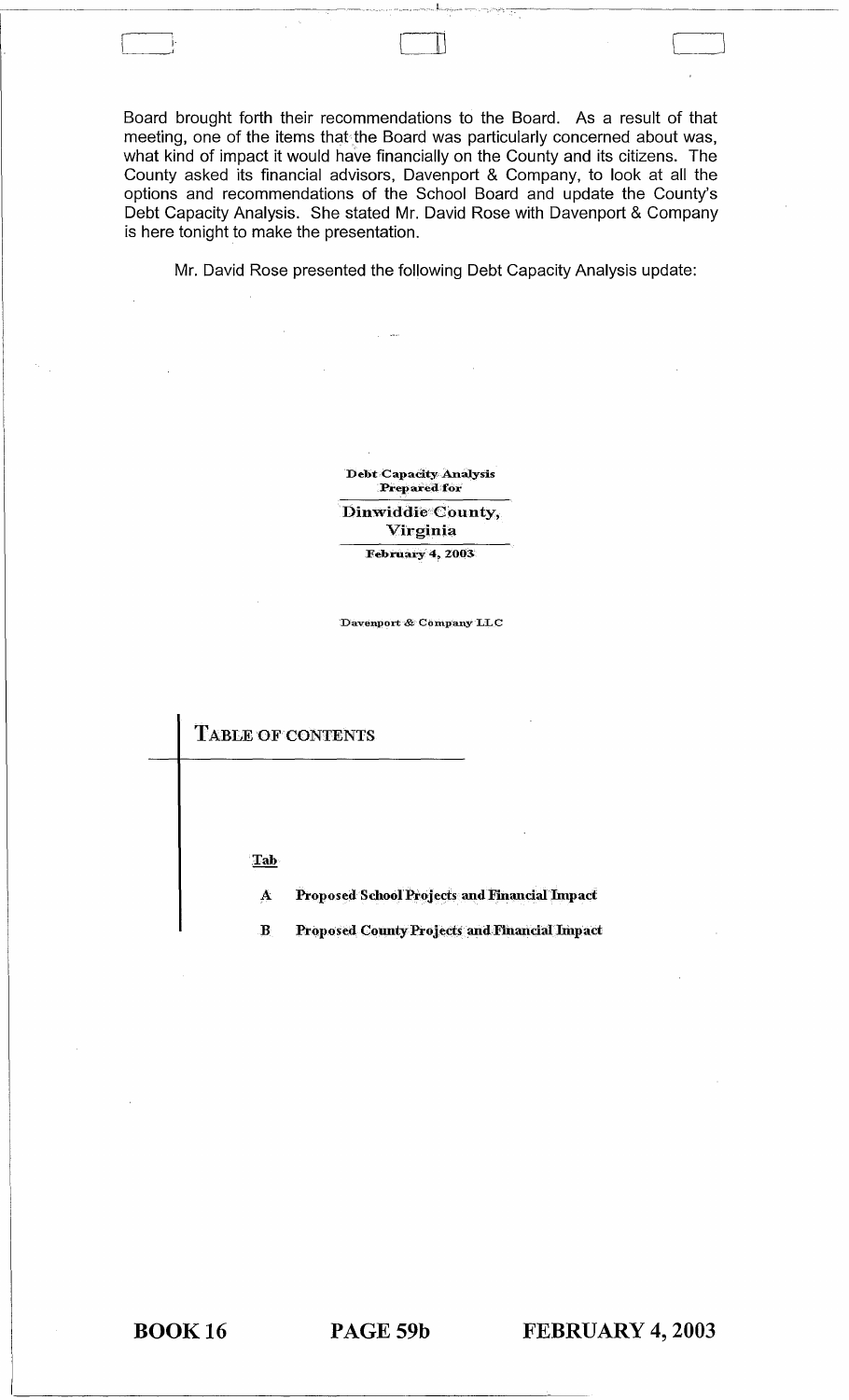# TAX RATE **COMPARISON**

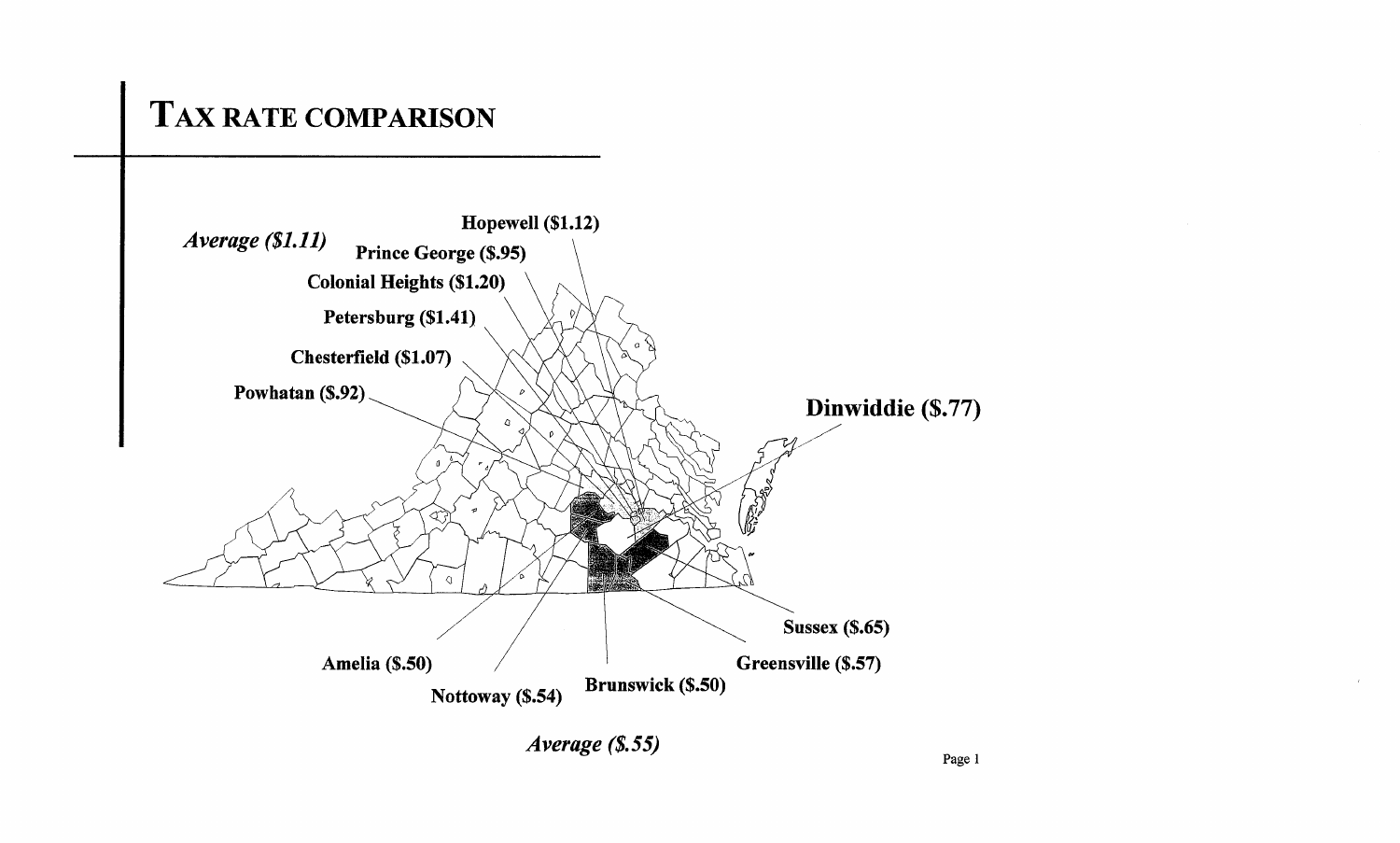# **EXISTING DEBT SERVICE**



**Existing Debt Service is Based on All Outstanding Primary Government and Component Unit School** Board Obligations as of June 30, 2001.

 $\label{eq:2} \begin{split} \mathcal{L}_{\mathcal{A}}^{\mathcal{A}}(\mathbf{y}) &= \mathcal{L}_{\mathcal{A}}^{\mathcal{A}}(\mathbf{y}) + \mathcal{L}_{\mathcal{A}}^{\mathcal{A}}(\mathbf{y}) + \mathcal{L}_{\mathcal{A}}^{\mathcal{A}}(\mathbf{y}) + \mathcal{L}_{\mathcal{A}}^{\mathcal{A}}(\mathbf{y}) + \mathcal{L}_{\mathcal{A}}^{\mathcal{A}}(\mathbf{y}) + \mathcal{L}_{\mathcal{A}}^{\mathcal{A}}(\mathbf{y}) + \mathcal{L}_{\mathcal{A}}^{\mathcal{A}}(\mathbf{y}) +$ 

FEBRUARY 4, 2003

59c

PAGE !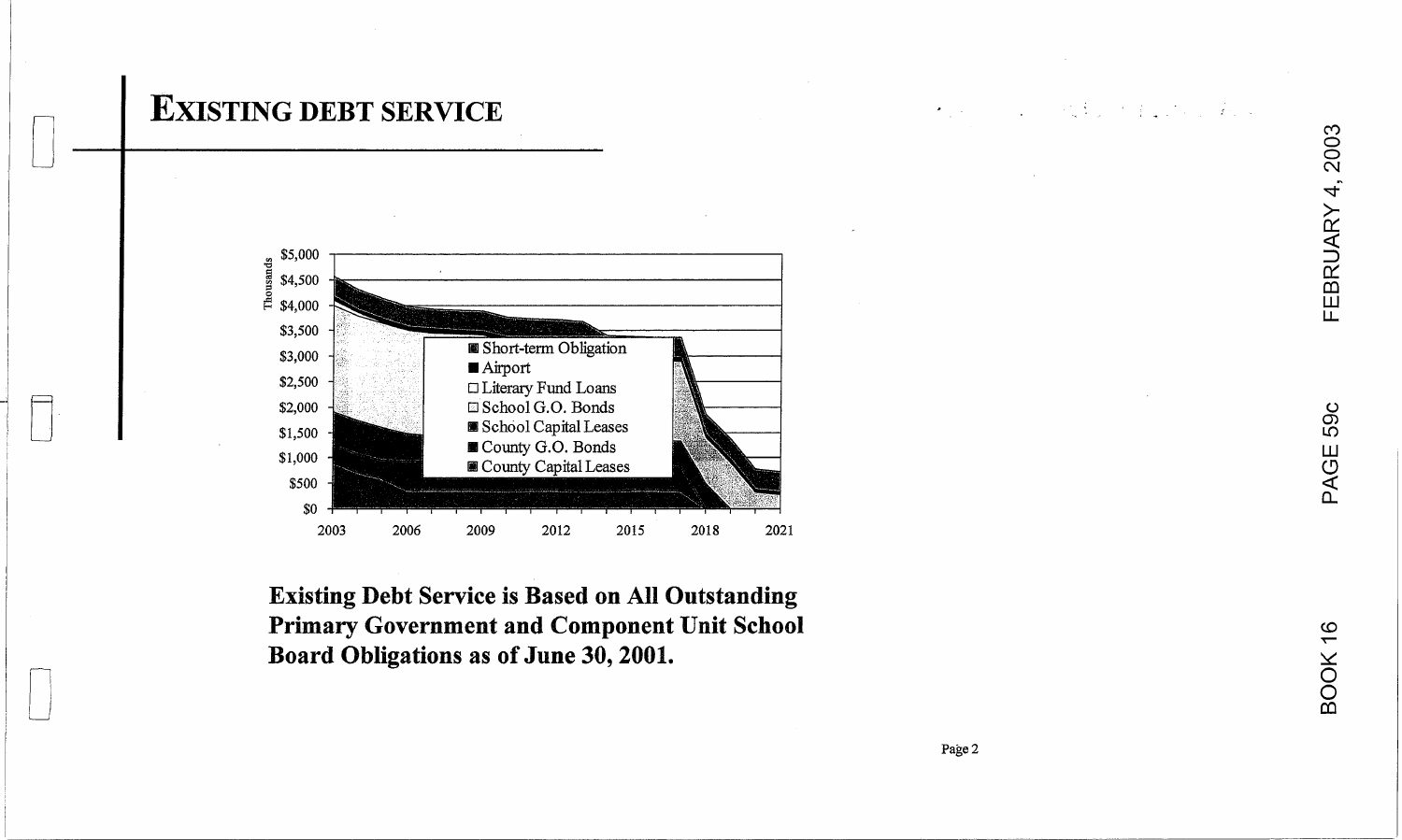## **POTENTIAL DEBT CAPACITY - Decline in Debt Service**

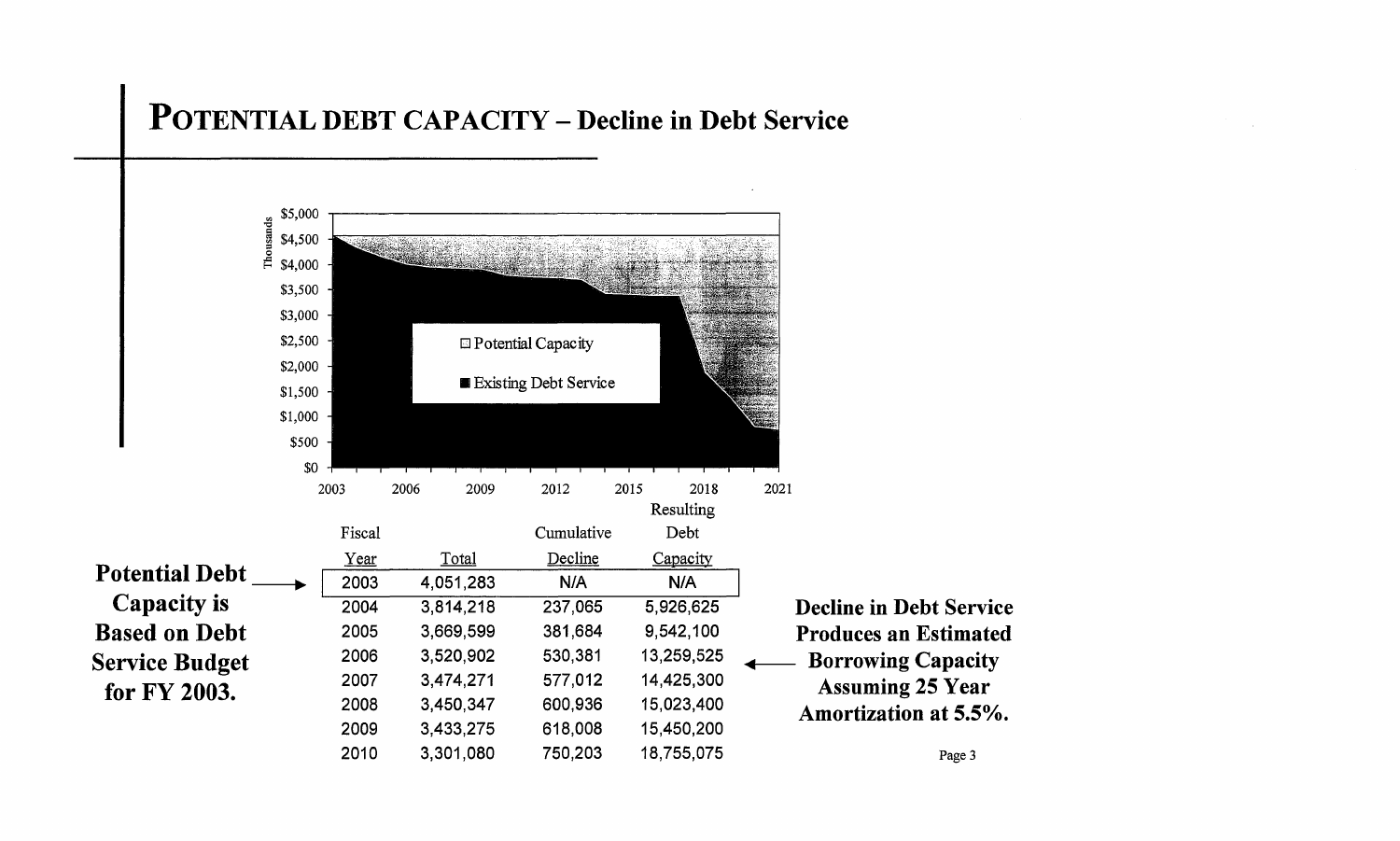# 59d PAGE

**BOOK 16** 

# **KEY GLOBAL PROJECT ASSUMPTIONS**

- Maximize the Use of Literary Loan Funding. ➤
- Utilize 3-year Interim Financing due to State Budget ➤ **Constraints.**
- Shift all BCWH Project Start Date Assumptions Forward  $\blacktriangleright$ by 12 Months.

**1. 女性的 化二硫酸**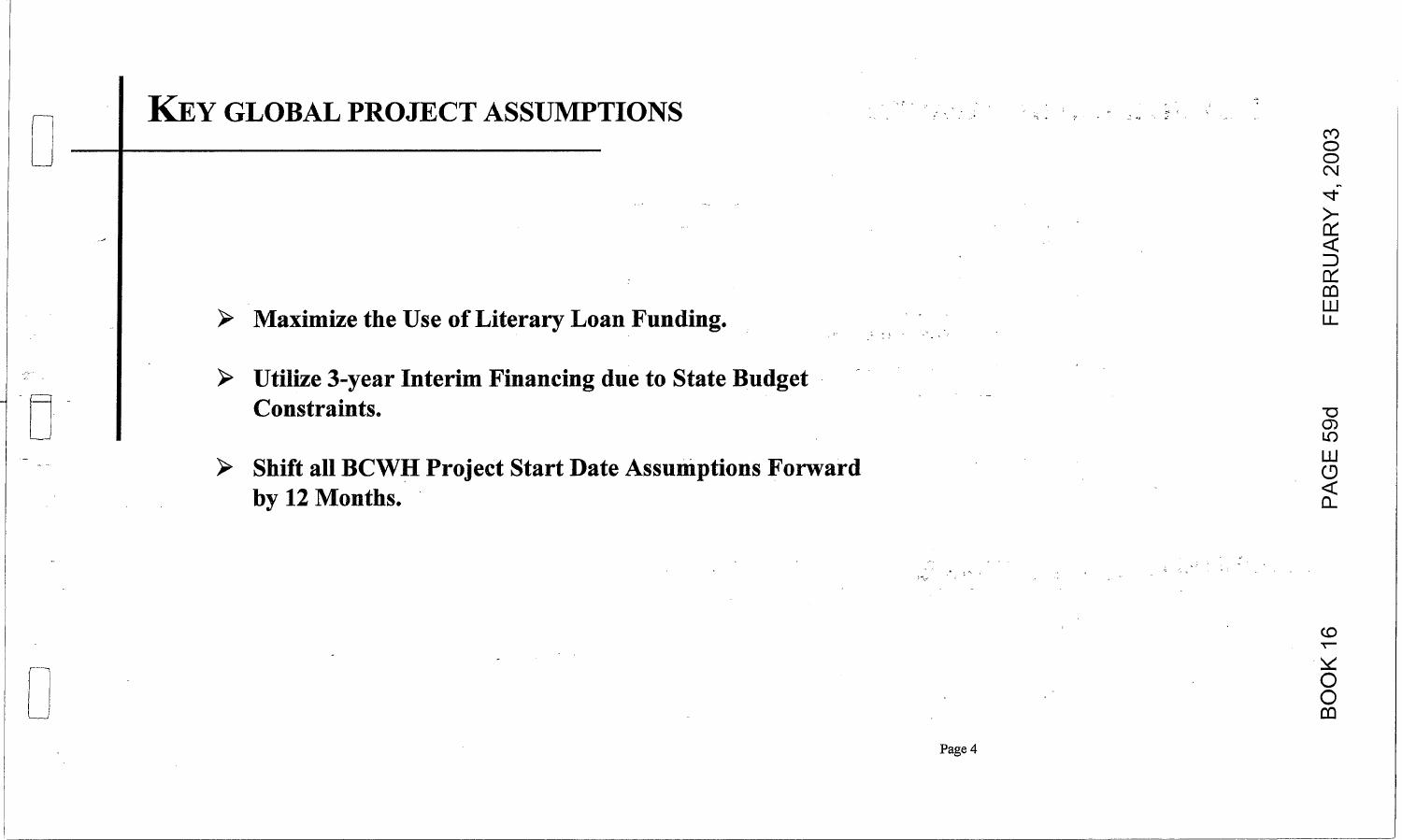# KEy FINANCING ASSUMPTIONS

 $\triangleright$  All Financings are Assumed to be Non-Bank Qualified Except 2003 Financings.

- $>$  \$20 Million in Literary Loans are Utilized for School Projects - Maximum Available Capacity.
	- 3-year Interim Financing @ 3.5%
	- 2% Literary Loan Rate.
- $\triangleright$  Remaining School Projects Utilize Insured Lease Revenue Transactions.
	- 5.50% Interest Rate.
	- 25 Year Amortization.
- $\triangleright$  No Strategic Structuring of Any Financing.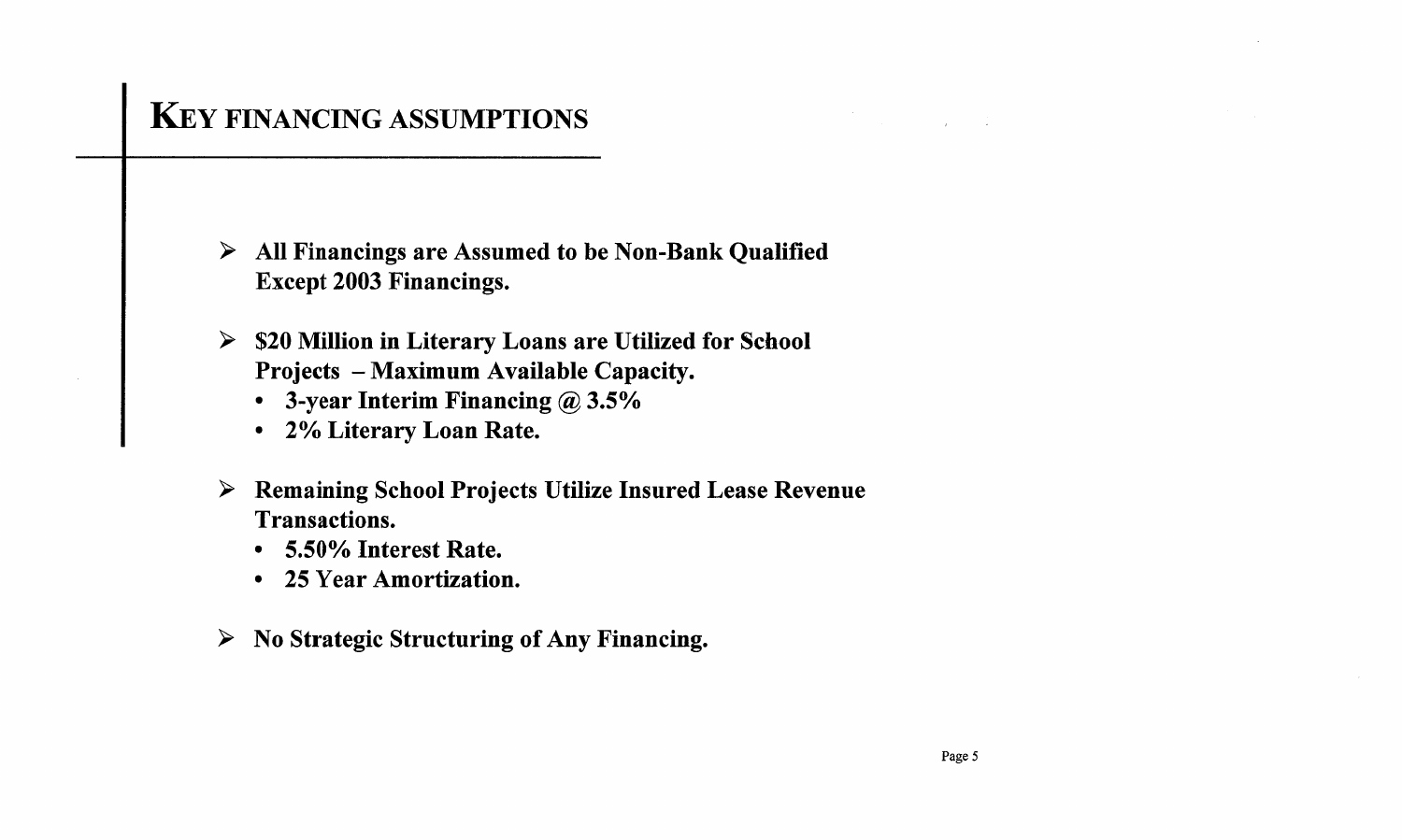| Fiscal | Real Estate    | Annual |
|--------|----------------|--------|
| Year   | Assessed Value | Growth |
| 1992   | 426,864,447    |        |
| 1993   | 579,694,444    | 35.80% |
| 1994   | 605.404.766    | 4.44%  |
| 1995   | 629,312,055    | 3.95%  |
| 1996   | 662,264,562    | 5.24%  |
| 1997   | 724,744.459    | 9.43%  |
| 1998   | 867,209,870    | 19.66% |
| 1999   | 910,281,517    | 4.97%  |
| 2000   | 991.684.357    | 8.94%  |
| 2001   | 1,103,351,570  | 11.26% |
| 2002   | 1,136,452,117  | 3.00%  |
| 2003   | 1,170,545,681  | 3.00%  |
| 2004   | 1,205,662,051  | 3.00%  |
| 2005   | 1,241,831,913  | 3.00%  |
| 2006   | 1,279,086,870  | 3.00%  |
| 2007   | 1,317,459,476  | 3.00%  |

|              |                      | 35 Ages                   |                |                                           |  |
|--------------|----------------------|---------------------------|----------------|-------------------------------------------|--|
| Fiscal       | Value of \$0.01      | Cumulative<br>Increase in |                | Incremental<br>Revenues<br>Available from |  |
| Year         | (Growth Rate of 3%)  | Value of \$0.01           |                | Growth in \$0.01                          |  |
| 2003         | اه از د<br>\$100,000 | N/A                       |                | N/A                                       |  |
| 2004<br>2005 | 103,000<br>106,090   | \$3,000<br>6.090          | Multiply       | \$231,000<br>468,930                      |  |
| 2006<br>2007 | 109,273<br>112,551   | 9.273<br>12.551           | by<br>Tax Rate | 713,998<br>966,418                        |  |
| 2008<br>2009 | 115,927<br>119,405   | 15.927<br>19,405          | \$0.77         | 1,226,410<br>1,494,203                    |  |
| 2010         | 122.987              | 22,987                    |                | 1.770.029                                 |  |

 $\sqrt{3}$   $\approx$ 

Assumes Real Estate Assessed Value

 $\mathcal{X}_\infty$ 

Growth Rate  $=$ 

 $3.00\%$ 

Page 6

 $\mathcal{J}^{\prime}$ 

BOOK 16

2003

FEBRUARY 4

VALUE AND GROWTH OF 1 PENNY

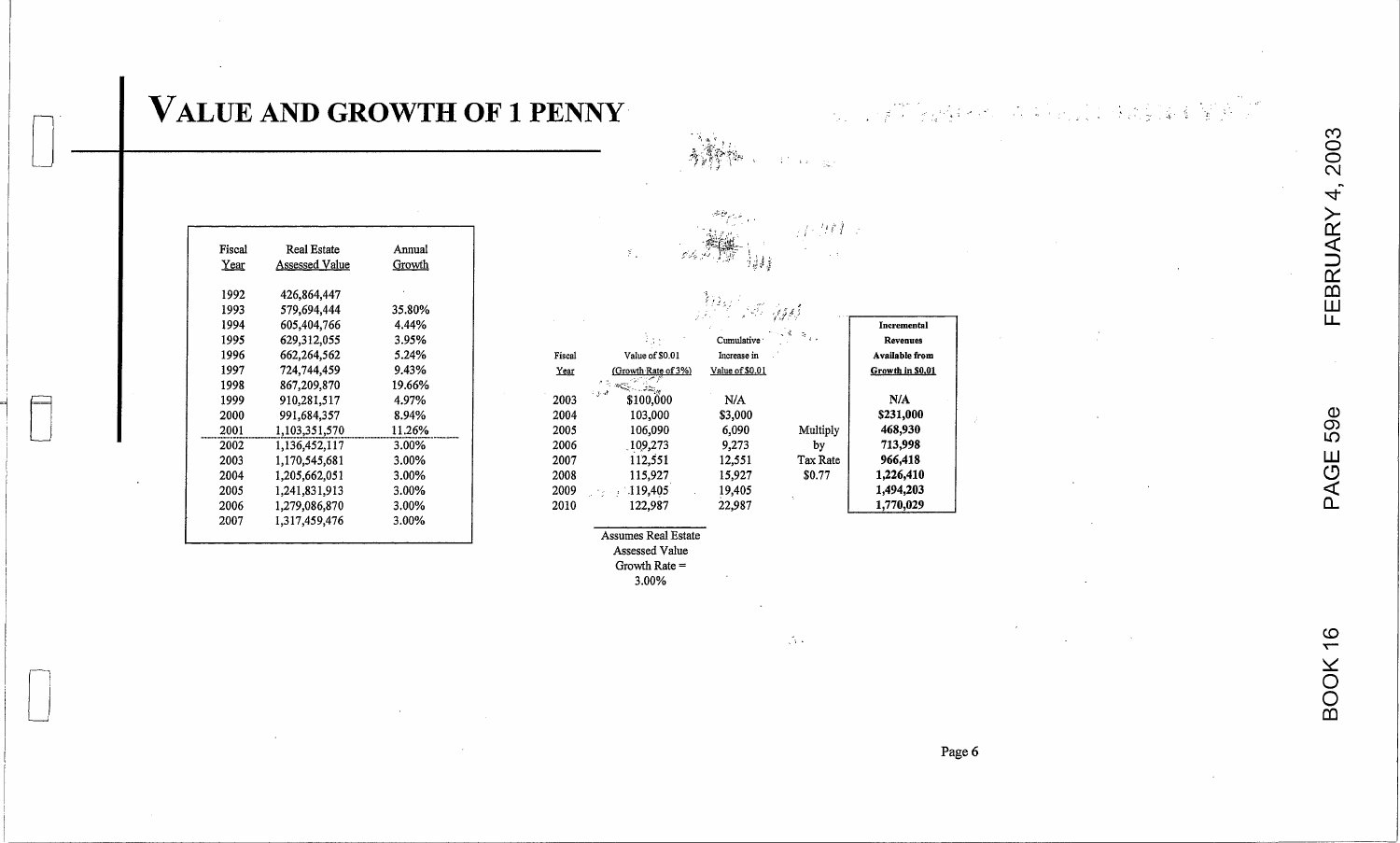# TAX IMPACT ANALYSIS - Key Assumptions

- $\triangleright$  Existing Debt Service has been Updated and Verified.
- <sup>~</sup>Capital Reserve Fund Interest Earnings Assume Current Market Conditions (\$6.2 MiIIion/2.5% Annual Rate of Return).
- State Appropriations have been Reduced to \$0.
- $\triangleright$  Annual Lottery Monies of \$300,000.
- $\triangleright$  Meals and Gate Revenues are Held Constant at \$400,000.
- $\triangleright$  Value of 1 Penny on the Real Estate Tax Rate is Approximately \$100,000 (FY 2003).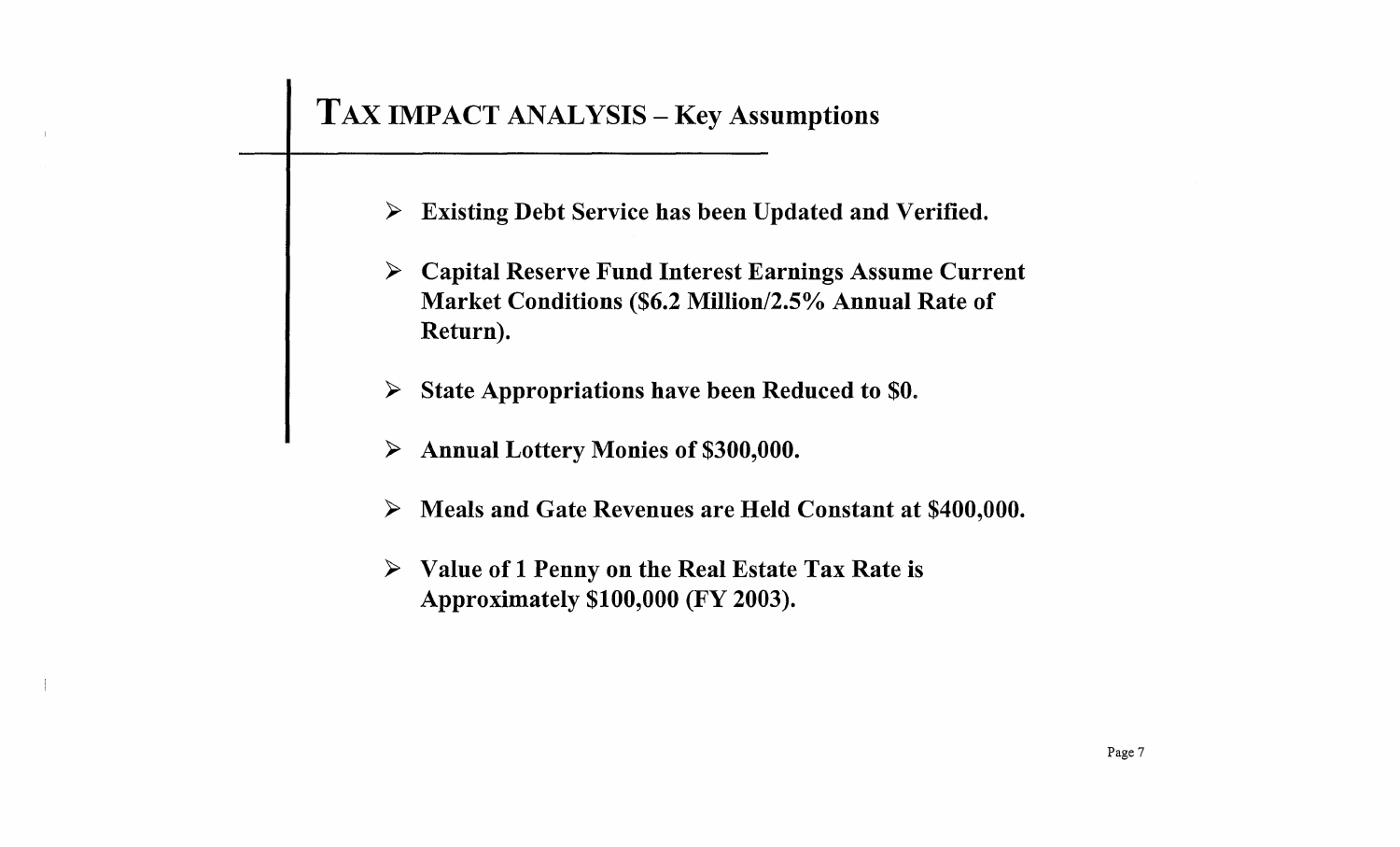## > Timing of Funding Requirements:

| <b>Option 1</b>    |                                                                        |            |            |               |           |                        |                              |                         |                      |  |  |
|--------------------|------------------------------------------------------------------------|------------|------------|---------------|-----------|------------------------|------------------------------|-------------------------|----------------------|--|--|
|                    |                                                                        |            |            | Calendar Year |           |                        | the contract of the contract |                         | Financing Lit. Loans |  |  |
|                    |                                                                        | 2004       | 2005       | 2006          | 2007      | 2008                   | <b>Total</b>                 | Date                    | <b>SMillions</b>     |  |  |
|                    | <b>New Construction</b>                                                |            |            |               |           |                        |                              |                         |                      |  |  |
|                    | 1. New Rohoic Elementary School                                        | 14,681,000 |            |               |           |                        | 14,681,000                   | $Jan-04$                | 7.5                  |  |  |
|                    | 2. New High School                                                     | 38,690,000 |            |               |           |                        | 38,690,000                   | $Jan-04$                | 7.5                  |  |  |
|                    | Subtotal New Construction                                              | 53,371,000 | $\Omega$   | $\bf{0}$      | $\bf{0}$  | 0 <sup>1</sup>         | 53,371,000                   |                         | 15.0                 |  |  |
| Renovation         |                                                                        |            |            |               |           |                        |                              |                         |                      |  |  |
|                    | 3. Middle School - H.S. Renovation                                     |            | 19,280,000 |               |           |                        | 19,280,000                   | Jul-05                  | 5.0                  |  |  |
|                    | 4. Central School Board Facility                                       |            |            |               | 2,542,000 |                        | 2,542,000                    | <b>Jul-07</b>           |                      |  |  |
|                    | 5. Midway Additions/Renovation                                         |            |            |               |           | 2,484,000<br>5,882,000 | 2,484,000<br>5,882,000       | <b>Jul-08</b><br>Jul-08 |                      |  |  |
|                    | 6. Southside Additions/Renovation<br>7. Sunnyside Additions/Renovation |            |            |               |           | 4,409,000              | 4,409,000                    | <b>Jul-08</b>           |                      |  |  |
|                    | <b>Subtotal Renovation</b>                                             | 0          | 19,280,000 | $\mathbf{0}$  | 2,542,000 | 12,775,000             | 34,597,000                   |                         | 5.0                  |  |  |
| <b>Grand Total</b> |                                                                        | 53,371,000 | 19,280,000 | $\bf{0}$      | 2,542,000 | 12,775,000             | 87,968,000                   |                         | 20.0                 |  |  |

> **Estimated Literary Loan Eligibility = \$20 Million.** co

 $\triangleright$  Total School Project Costs = \$87.9 Million.  $\triangleright$  **Total School Project Costs = \$87.9 Million.**  $\overline{Q}$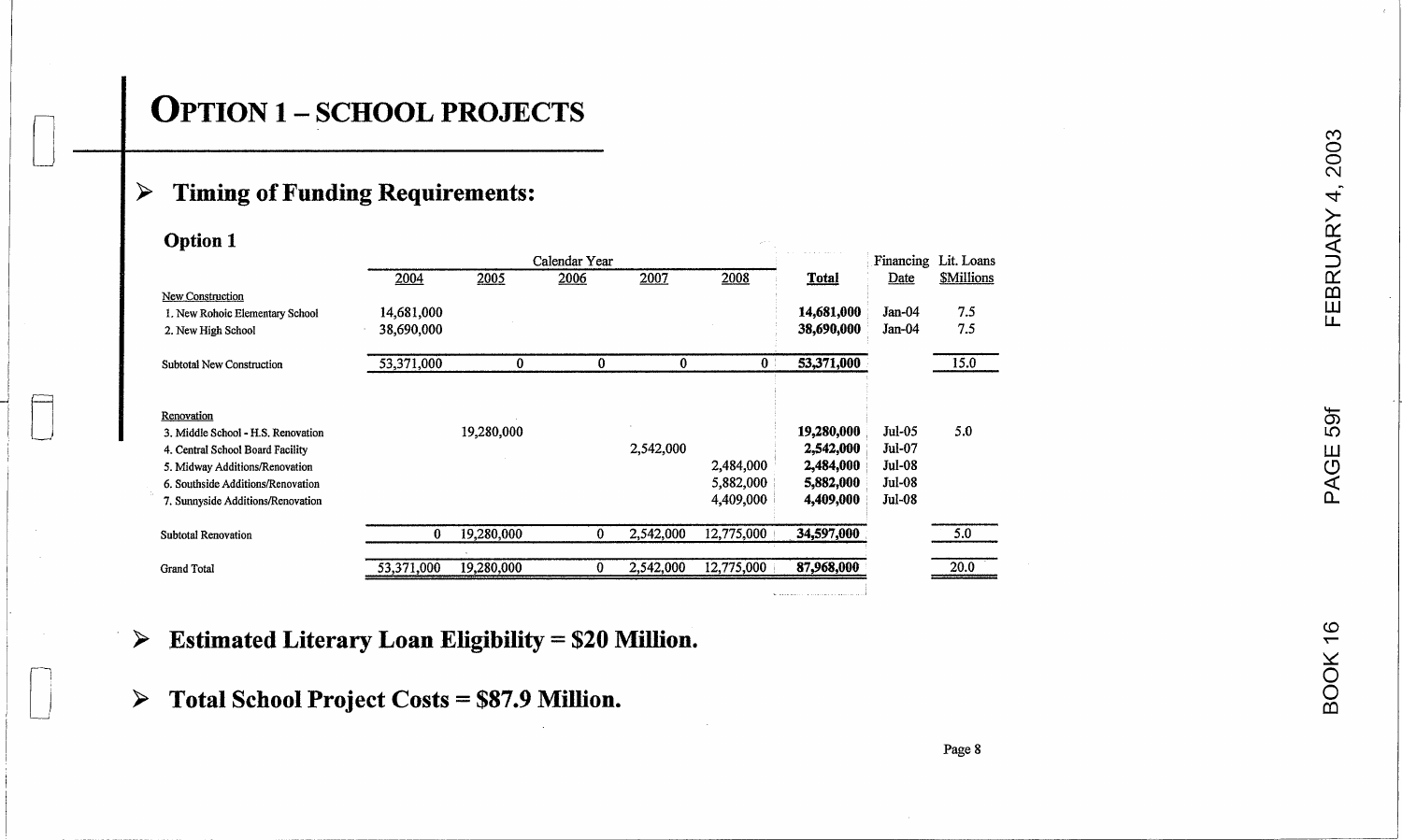# TAX IMPACT ANALYSIS - Option 1

## <sup>~</sup>**Total School Project Costs \$87.9 Million.**

| A                                                                    | B                                                                                                                 | c                                                                                                 | D                                                                                                                    | E                                                                                               | F                                                 | G                                                                                                | Η                                                                         |                                                                                                 |                                                                                                 | κ                                                                                                                 |                                                                                         |
|----------------------------------------------------------------------|-------------------------------------------------------------------------------------------------------------------|---------------------------------------------------------------------------------------------------|----------------------------------------------------------------------------------------------------------------------|-------------------------------------------------------------------------------------------------|---------------------------------------------------|--------------------------------------------------------------------------------------------------|---------------------------------------------------------------------------|-------------------------------------------------------------------------------------------------|-------------------------------------------------------------------------------------------------|-------------------------------------------------------------------------------------------------------------------|-----------------------------------------------------------------------------------------|
|                                                                      | Net General<br><b>Fund Amount</b><br>3,704,415                                                                    |                                                                                                   | TOTAL<br>REQUIREMENT                                                                                                 | <b>LESS</b>                                                                                     | <b>LESS</b>                                       | <b>LESS</b>                                                                                      | <b>LESS</b>                                                               | <b>LESS</b>                                                                                     | <b>LESS</b>                                                                                     | <b>EQUALS</b>                                                                                                     |                                                                                         |
|                                                                      |                                                                                                                   | <b>Annual Net Debt Service Payments</b>                                                           |                                                                                                                      |                                                                                                 |                                                   | 1⁄4 of Growth                                                                                    |                                                                           |                                                                                                 |                                                                                                 |                                                                                                                   |                                                                                         |
| Fiscal<br>Year                                                       | Existing<br>Debt Service                                                                                          | Estimated<br>New Debt<br>Service                                                                  | Existing and<br>Proposed<br>Debt Service                                                                             | Capital Reserve Fund<br>Earnings $(1)$                                                          | Principal<br>Withdrawals                          | Allocated to<br><b>Debt Service</b><br>Incremental<br>Growth                                     | Additional<br>Debt Service<br>Budget                                      | Lottery<br>Funds                                                                                | Meals<br>and Gate<br>Revenues                                                                   | Adjusted<br>Debt Service<br>Burden                                                                                | Estimated<br>Incremental<br>Tax Effect (2)                                              |
| 2003<br>2004<br>2005<br>2006<br>2007<br>2008<br>2009<br>2010<br>2011 | 4,559 415<br>4,306,099<br>4.124.599<br>3,976,475<br>3.929.845<br>3,905,931<br>3,888,839<br>3,762,784<br>3,726,813 | 0<br>O<br>2,724,710<br>4,581,343<br>4,993,968<br>5,876,302<br>6,847,830<br>7.184.227<br>7,152,977 | 4,559,415<br>4,306,099<br>6,849,309<br>8,557,818<br>8,923,813<br>9,782,233<br>10,736,669<br>10.947.011<br>10.879,790 | 155,000<br>155,000<br>155,000<br>155,000<br>155 000<br>155,000<br>155,000<br>155,000<br>155,000 | <b>NA</b><br>٥<br>0<br>0<br>0<br>0<br>0<br>0<br>0 | <b>NA</b><br>57,750<br>117,233<br>178,499<br>241,604<br>306,603<br>373,551<br>442,507<br>513,532 | <b>NA</b><br>300,000<br>200 000<br>200,000<br>200,000<br>ο<br>0<br>٥<br>0 | 300,000<br>300,000<br>300,000<br>300,000<br>300,000<br>300,000<br>300,000<br>300,000<br>300,000 | 400,000<br>400,000<br>400,000<br>400,000<br>400.000<br>400,000<br>400,000<br>400,000<br>400,000 | 3,704,415<br>3,093,349<br>5,677,077<br>7.324,318<br>7.627.208<br>8,620,631<br>9,508,118<br>9,649,504<br>9,511,257 | <b>NA</b><br><br>\$0.19<br>\$0.15<br>\$0.03<br>\$0.09<br>\$0.07<br>\$0.01<br>- -        |
| Notes:                                                               |                                                                                                                   |                                                                                                   |                                                                                                                      | (1)                                                                                             |                                                   |                                                                                                  |                                                                           |                                                                                                 |                                                                                                 |                                                                                                                   | \$0.54<br>(2)                                                                           |
|                                                                      |                                                                                                                   |                                                                                                   |                                                                                                                      | Based upon Capital<br>Reserve Fund balance<br>of \$6.2 million<br>invested $@$ 2.5%.            |                                                   |                                                                                                  |                                                                           |                                                                                                 |                                                                                                 |                                                                                                                   | <b>Additional dollars</b><br>needed divided by<br>value of $1¢$ in<br>that fiscal year. |

 $\sim 10^7$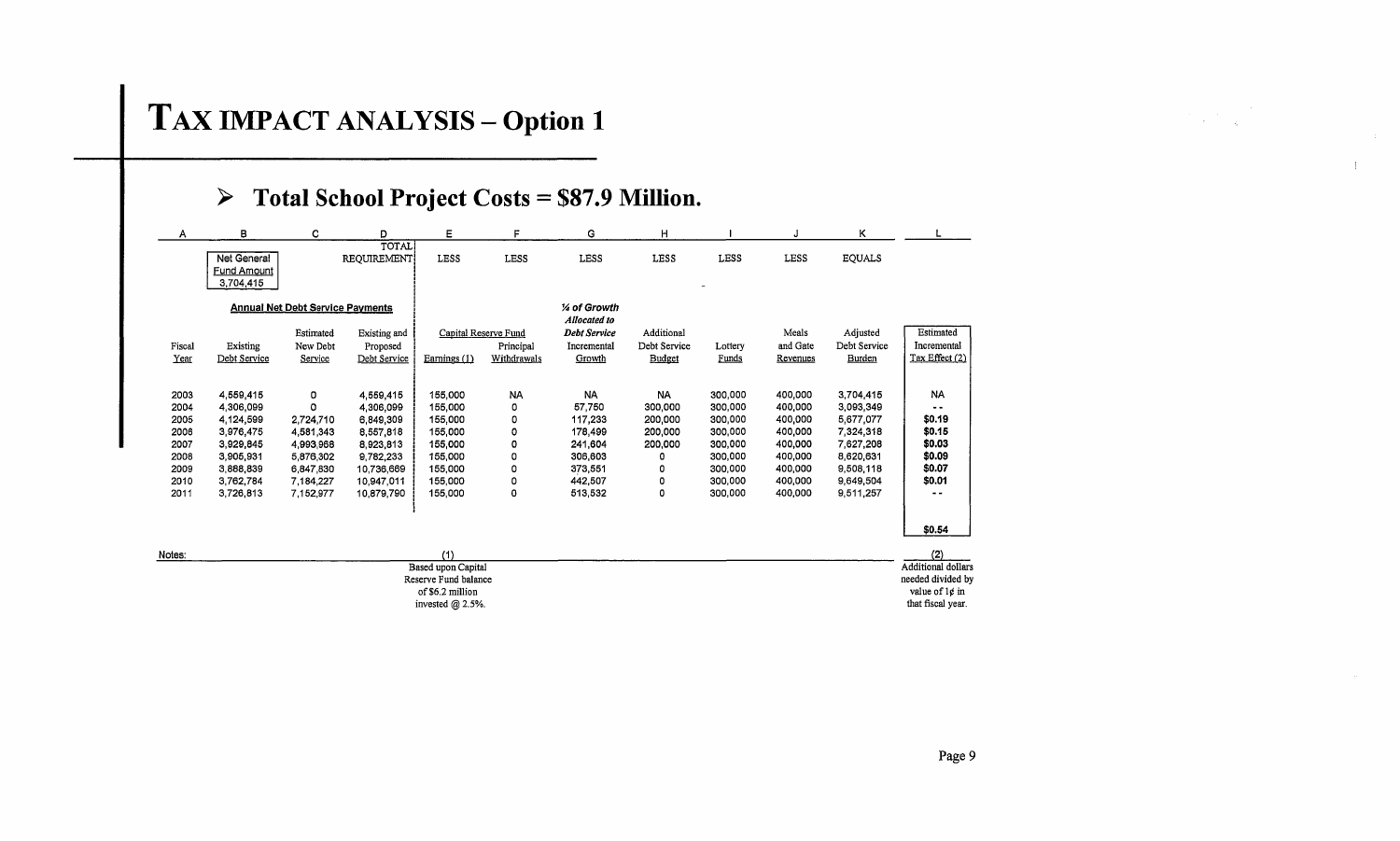<sup>t</sup>'.''' ~~ ,/ *• • ,,1* " .• ,-:; <sup>~</sup> - ), ':, - ? . .:2-: ("t')

=i

| <b>Option 2</b>                                             |            | antico a  |                       |              |            |                        |                    |                                           |  |                                            |
|-------------------------------------------------------------|------------|-----------|-----------------------|--------------|------------|------------------------|--------------------|-------------------------------------------|--|--------------------------------------------|
|                                                             | 2004       | 2005      | Calendar Year<br>2006 | 2007         | 2008       | <b>Total</b>           | Date               | Financing Lit. Loans<br><b>\$Millions</b> |  |                                            |
| New Construction                                            |            |           |                       |              |            |                        |                    |                                           |  | $\mathcal{F} \in \mathcal{R}(\mathcal{A})$ |
| 1. New Rohoic Elementary School                             | 14,681,000 |           |                       |              |            | 14,681,000             | $Jan-04$           | 7.5                                       |  |                                            |
| 2. New Middle School                                        | 16,016,000 |           |                       |              |            | 16,016,000             | $Jan-04$           | 7.5                                       |  |                                            |
| Subtotal New Construction                                   | 30,697,000 | $\bf{0}$  | $\mathbf{0}$          | $\mathbf{0}$ | $\Omega$   | 30,697,000             |                    | 15.0                                      |  |                                            |
|                                                             |            |           |                       |              |            |                        |                    |                                           |  |                                            |
| Renovation                                                  |            |           |                       |              |            |                        |                    |                                           |  |                                            |
| 3. High School - Additions/Renov.                           | 26,910,000 |           |                       |              |            | 26,910,000             | $Jan-04$           | 5.0                                       |  |                                            |
| 4. Existing Northside Elem.                                 | 2,984,000  |           |                       |              |            | 2,984,000              | $Jan-04$           |                                           |  |                                            |
| 5. Middle School - Additions/Renov.                         |            | 5,959,001 |                       |              |            | 5,959,001              | $Jan-05$           |                                           |  |                                            |
| 6. Existing Rohoic School<br>7. Midway Additions/Renovation |            | 3,269,000 |                       |              | 2,484,000  | 3,269,000<br>2,484,000 | Jul-05<br>$Jul-08$ |                                           |  |                                            |
| 8. Southside Additions/Renovation                           |            |           |                       |              | 5,882,000  | 5,882,000              | Jul-08             |                                           |  |                                            |
| 9. Sunnyside Additions/Renovation                           |            |           |                       |              | 4,409,000  | 4,409,000              | Jul-08             |                                           |  |                                            |
|                                                             |            |           |                       |              |            |                        |                    |                                           |  |                                            |
| Subtotal Renovation                                         | 29,894,000 | 9,228,001 | $\sqrt{0}$            | $0 -$        | 12,775,000 | 51,897,001             |                    | $5.0$ $\rightarrow$                       |  |                                            |

- <sup>~</sup>**Estimated Literary Loan Eligibility = \$20 Million.** <sup>~</sup>
- [J <sup>0</sup> ~ **Total School Project Costs = \$82.6 Million.** <sup>0</sup>

Page 10

 $\subseteq$  $\subseteq$  $\mathsf{\alpha}$ ~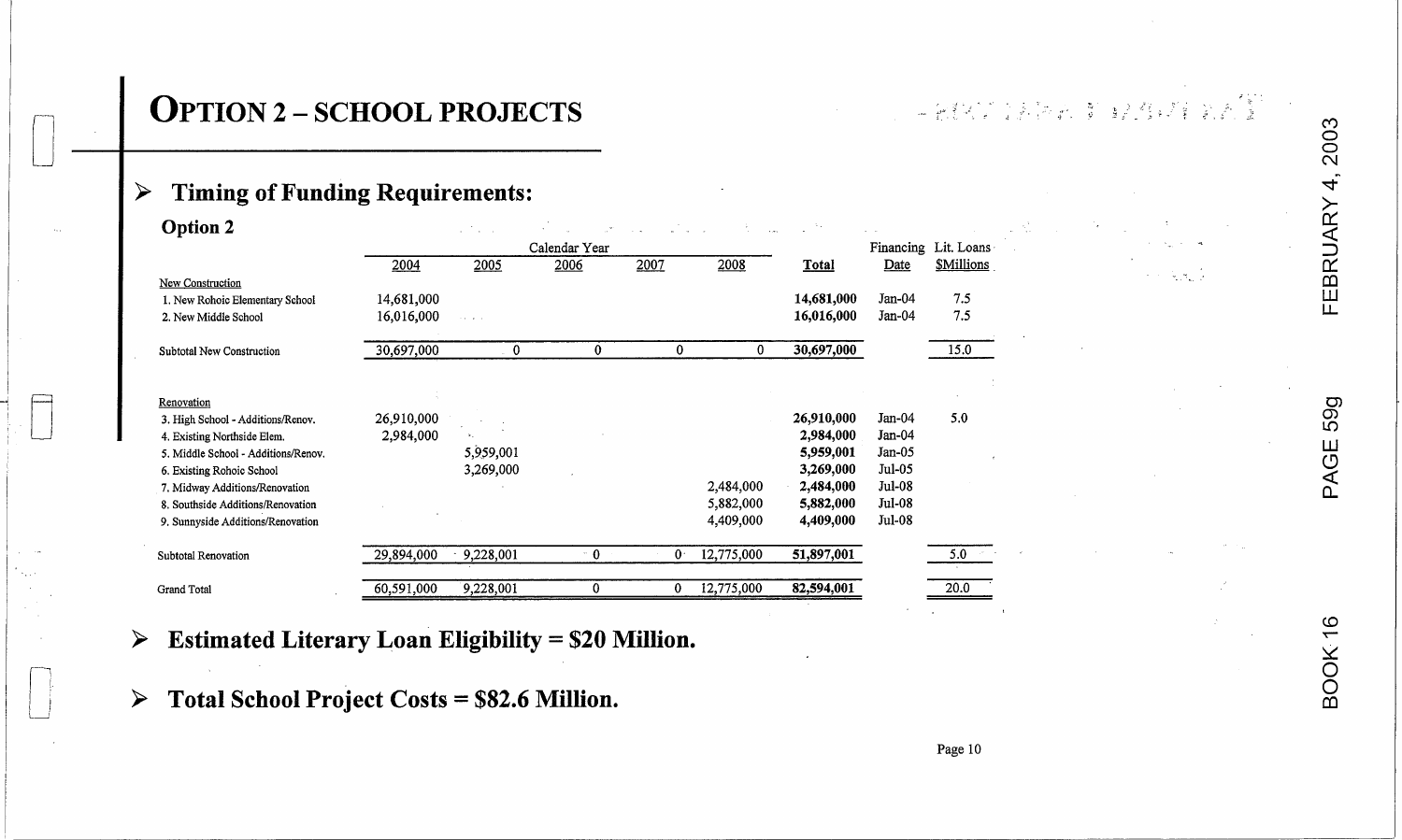# TAX IMPACT ANALYSIS - Option 2

## <sup>~</sup>**Total School Project Costs \$82.6 Million.**

| A              | в                                             | c                                       | D                                        | E                                                                     | F                                                | G                                                            | н                                    |                    |                               | κ                                  |                                                                         |
|----------------|-----------------------------------------------|-----------------------------------------|------------------------------------------|-----------------------------------------------------------------------|--------------------------------------------------|--------------------------------------------------------------|--------------------------------------|--------------------|-------------------------------|------------------------------------|-------------------------------------------------------------------------|
|                | Net General<br><b>Fund Amount</b><br>3704,415 |                                         | TOTAL<br>REQUIREMENT                     | <b>LESS</b>                                                           | LESS                                             | LESS                                                         | LESS                                 | <b>LESS</b>        | <b>LESS</b>                   | <b>EQUALS</b>                      |                                                                         |
|                |                                               | <b>Annual Net Debt Service Payments</b> |                                          |                                                                       |                                                  | 1⁄4 of Growth                                                |                                      |                    |                               |                                    |                                                                         |
| Fiscal<br>Year | Existing<br>Debt Service                      | Estimated<br>New Debt<br>Service        | Existing and<br>Proposed<br>Debt Service | Earnings (1)                                                          | Capital Reserve Fund<br>Principal<br>Withdrawals | Allocated to<br><b>Debt Service</b><br>Incremental<br>Growth | Additional<br>Debt Service<br>Budget | Lottery<br>Funds   | Meals<br>and Gate<br>Revenues | Adjusted<br>Debt Service<br>Burden | Estimated<br>Incremental<br>Tax Effect (2)                              |
| 2003<br>2004   | 4,559,415<br>4,306,099                        | ٥<br>$\Omega$                           | 4,559,415<br>4,306,099                   | 155,000<br>155,000                                                    | <b>NA</b><br>0                                   | <b>NA</b><br>57,750                                          | <b>NA</b><br>300,000                 | 300,000<br>300,000 | 400,000<br>400,000            | 3.704.415<br>3,093,349             | <b>NA</b><br>$\sim$ $-$                                                 |
| 2005<br>2006   | 4,124,599<br>3,976,475                        | 3,027,063<br>4.524,438                  | 7,151,662<br>8,500,913                   | 155,000<br>155.000                                                    | 0<br>0                                           | 117,233<br>178,499                                           | 200,000<br>200,000                   | 300,000<br>300,000 | 400,000<br>400,000            | 5,979,429<br>7,267,414             | \$0.21<br>\$0.12                                                        |
| 2007<br>2008   | 3,929,845<br>3,905,931                        | 4.763.182<br>5,770,482                  | 8,693,027<br>9,676,413                   | 155.000<br>155,000                                                    | 0<br>0                                           | 241,604<br>306,603                                           | 200,000<br>0                         | 300,000<br>300,000 | 400.000<br>400,000            | 7,396,422<br>8,514,810             | \$0.01<br>\$0.10                                                        |
| 2009<br>2010   | 3,888,839<br>3.762.784                        | 6,397,718<br>6,735,991                  | 10,286,557<br>10,498,775                 | 155,000<br>155,000                                                    | 0<br>0                                           | 373,551<br>442,507                                           | ٥<br>0                               | 300,000<br>300,000 | 400,000<br>400.000            | 9,058,007<br>9,201,267             | \$0.05<br>\$0.01                                                        |
| 2011           | 3.726,813                                     | 6,701,891                               | 10,428,704                               | 155,000                                                               | 0                                                | 513,532                                                      | 0                                    | 300,000            | 400,000                       | 9,060,171                          |                                                                         |
|                |                                               |                                         |                                          |                                                                       |                                                  |                                                              |                                      |                    |                               |                                    | \$0.50                                                                  |
| Notes:         |                                               |                                         |                                          | (1)<br>Based upon Capital<br>Reserve Fund balance<br>of \$6.2 million |                                                  |                                                              |                                      |                    |                               |                                    | (2)<br><b>Additional dollars</b><br>needed divided by<br>value of 1¢ in |

invested @ 2.5%. that fiscal year. the state of the state of the state of the state of the state of the state of the state of the state of the state of the state of the state of the state of the state of the state of the s

value of  $1¢$  in

 $\overline{1}$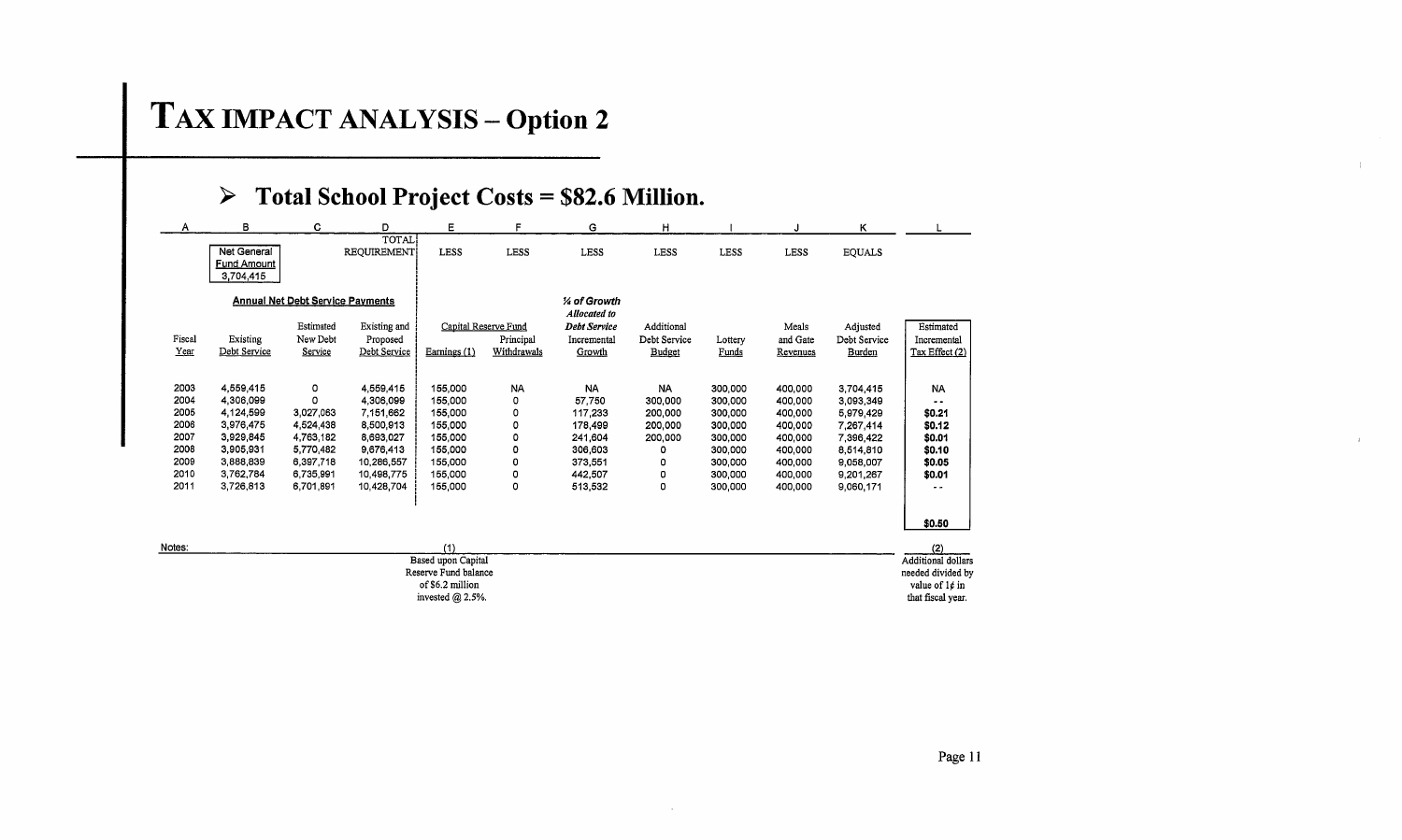$\sim$ 

 $\sim 10^{11}$ 

and the state of the state of

#### **Timing of Funding Requirements:** ➤

÷.

| <b>Option 3</b>                   |            |           |                    |      |                        |              |               |                  |
|-----------------------------------|------------|-----------|--------------------|------|------------------------|--------------|---------------|------------------|
|                                   |            |           | Project Start Date |      |                        |              | Financing     | Lit. Loans       |
|                                   | 2004       | 2005      | 2006               | 2007 | 2008                   | <b>Total</b> | Date          | <b>SMillions</b> |
| <b>New Construction</b>           |            |           |                    |      |                        |              |               |                  |
| 1. New Rohoic Elementary School   | 14,681,000 |           |                    |      |                        | 14,681,000   | Jan-04        | 7.5              |
| 2. New Middle School              | 29,753,000 |           |                    |      |                        | 29,753,000   | Jan-04        | 7.5              |
| <b>Subtotal New Construction</b>  | 44,434,000 | 0         | 0                  | 0    | 0                      | 44,434,000   |               | 15.0             |
|                                   |            |           |                    |      |                        |              |               |                  |
| Renovation                        |            | in, kv    |                    |      |                        |              |               |                  |
| 3. High School - Additions/Renov. | 26,910,000 |           |                    |      |                        | 26,910,000   | Jan-04        | 5.0              |
| 4. Central School Board Facility  |            | 2,542,000 |                    |      |                        | 2,542,000    | Jul-05        |                  |
| 5. Midway Additions/Renovation    |            |           |                    |      | 2,484,000              | 2,484,000    | Jul-08        |                  |
| 6. Southside Additions/Renovation |            |           |                    |      | 5,882,000              | 5,882,000    | <b>Jul-08</b> |                  |
| 7. Sunnyside Additions/Renovation |            |           |                    |      | 4,409,000              | 4,409,000    | <b>Jul-08</b> |                  |
| <b>Subtotal Renovation</b>        | 26,910,000 | 2,542,000 | $\bf{0}$           | 0    | 12,775,000             | 42,227,000   |               | 5.0              |
| <b>Grand Total</b>                | 71,344,000 | 2,542,000 | 0                  | 0    | $45 - 5$<br>12,775,000 | 86,661,000   |               | 20.0             |
|                                   |            |           |                    |      |                        |              |               |                  |

## $\triangleright$  Estimated Literary Loan Eligibility = \$20 Million.

 $\triangleright$  Total School Project Costs = \$86.6 Million.

**EBRUARY 4** 

, 2003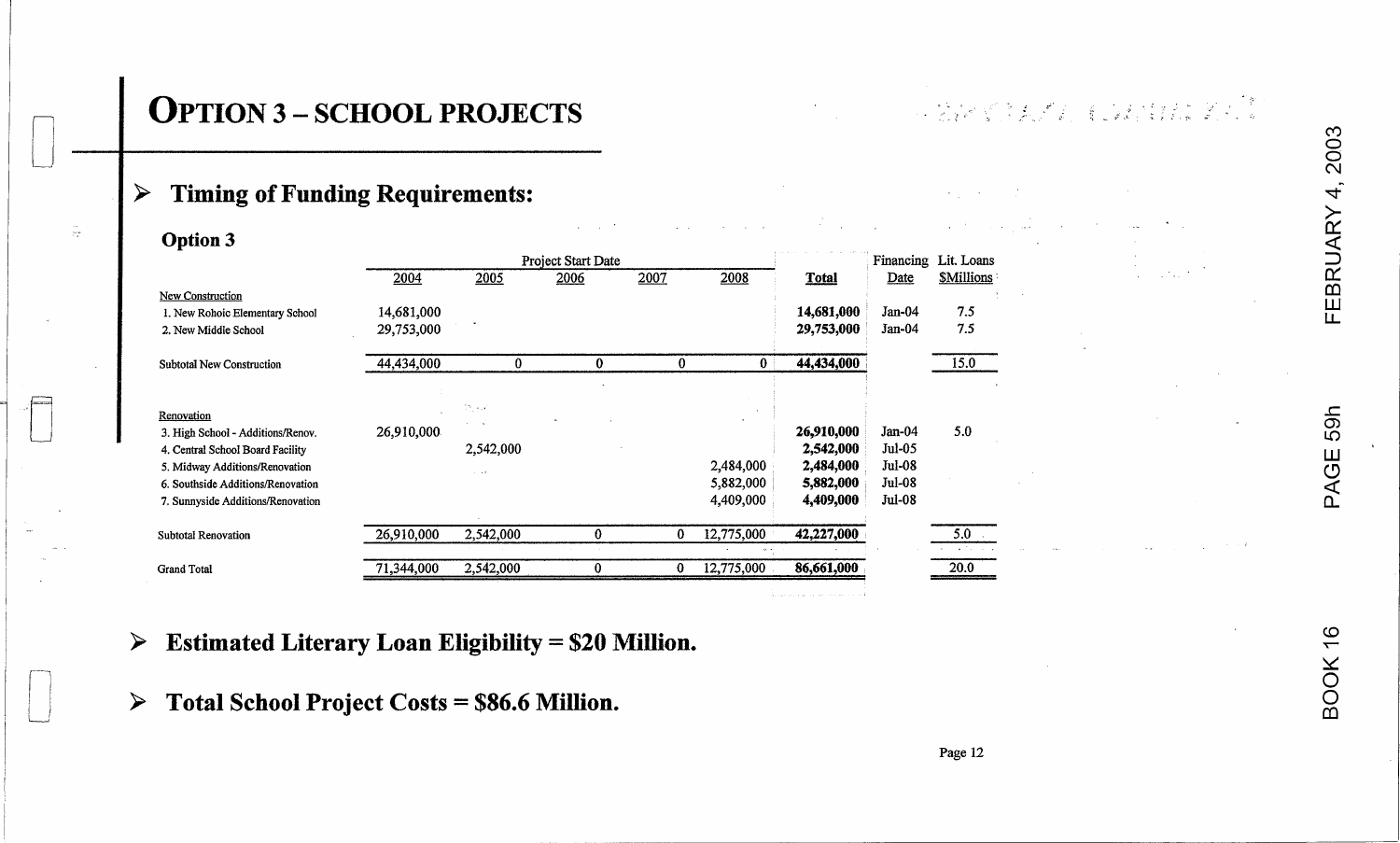# TAX IMPACT ANALYSIS - Option 3

## $\triangleright$  Total School Project Costs = \$86.6 Million.

of \$6.2 million

invested  $@$  2.5%.

| А      | в                                              | c                                       | D                           | E                    | F                    | G                             | н             |             |             | κ             |                    |
|--------|------------------------------------------------|-----------------------------------------|-----------------------------|----------------------|----------------------|-------------------------------|---------------|-------------|-------------|---------------|--------------------|
|        | Net General<br><b>Fund Amount</b><br>3,704,415 |                                         | <b>TOTAL</b><br>REQUIREMENT | <b>LESS</b>          | LESS                 | LESS                          | <b>LESS</b>   | <b>LESS</b> | <b>LESS</b> | <b>EQUALS</b> |                    |
|        |                                                | <b>Annual Net Debt Service Payments</b> |                             |                      |                      | 1⁄4 of Growth<br>Allocated to |               |             |             |               |                    |
|        |                                                | Estimated                               | Existing and                |                      | Capital Reserve Fund | <b>Debt Service</b>           | Additional    |             | Meals       | Adjusted      | Estimated          |
| Fiscal | Existing                                       | New Debt                                | Proposed                    |                      | Principal            | Incremental                   | Debt Service  | Lottery     | and Gate    | Debt Service  | Incremental        |
| Year   | Debt Service                                   | Service                                 | Debt Service                | Earnings (1)         | Withdrawals          | Growth                        | <b>Budget</b> | Funds       | Revenues    | Burden        | Tax Effect (2)     |
|        |                                                |                                         |                             |                      |                      |                               |               |             |             |               |                    |
| 2003   | 4,559,415                                      | ٥                                       | 4,559,415                   | 155,000              | <b>NA</b>            | <b>NA</b>                     | <b>NA</b>     | 300,000     | 400,000     | 3,704,415     | <b>NA</b>          |
| 2004   | 4,306,099                                      | 0                                       | 4,306,099                   | 155,000              | 0                    | 57,750                        | 300,000       | 300,000     | 400,000     | 3,093,349     |                    |
| 2005   | 4,124,599                                      | 3,643,500                               | 7,768,099                   | 155,000              | 0                    | 117,233                       | 200,000       | 300,000     | 400,000     | 6,595,867     | \$0.27             |
| 2006   | 3.976.475                                      | 5,020,936                               | 8,997,411                   | 155,000              | 0                    | 178,499                       | 200,000       | 300,000     | 400,000     | 7,763,912     | \$0.11             |
| 2007   | 3,929,845                                      | 5.092.627                               | 9.022 472                   | 155,000              | ٥                    | 241,604                       | 200,000       | 300,000     | 400,000     | 7,725,867     |                    |
| 2008   | 3,905,931                                      | 6.099.427                               | 10,005,358                  | 155,000              | 0                    | 306,603                       | 0             | 300,000     | 400,000     | 8,843,755     | \$0.09             |
| 2009   | 3,888,839                                      | 6.735,888                               | 10.624,727                  | 155,000              | 0                    | 373,551                       | ٥             | 300,000     | 400,000     | 9,396,177     | \$0.05             |
| 2010   | 3,762,784                                      | 7.067,561                               | 10,830,345                  | 155,000              | 0                    | 442,507                       | ٥             | 300,000     | 400,000     | 9,532,837     | \$0.01             |
| 2011   | 3,726,813                                      | 7.031.861                               | 10,758,674                  | 155,000              | 0                    | 513,532                       | 0             | 300,000     | 400,000     | 9,390,141     | - -                |
|        |                                                |                                         |                             |                      |                      |                               |               |             |             |               |                    |
|        |                                                |                                         |                             |                      |                      |                               |               |             |             |               | \$0.53             |
| Notes: |                                                |                                         |                             | (1)                  |                      |                               |               |             |             |               | (2)                |
|        |                                                |                                         |                             | Based upon Capital   |                      |                               |               |             |             |               | Additional dollars |
|        |                                                |                                         |                             | Reserve Fund balance |                      |                               |               |             |             |               | needed divided by  |

Page 13

value of 1¢ in that fiscal year.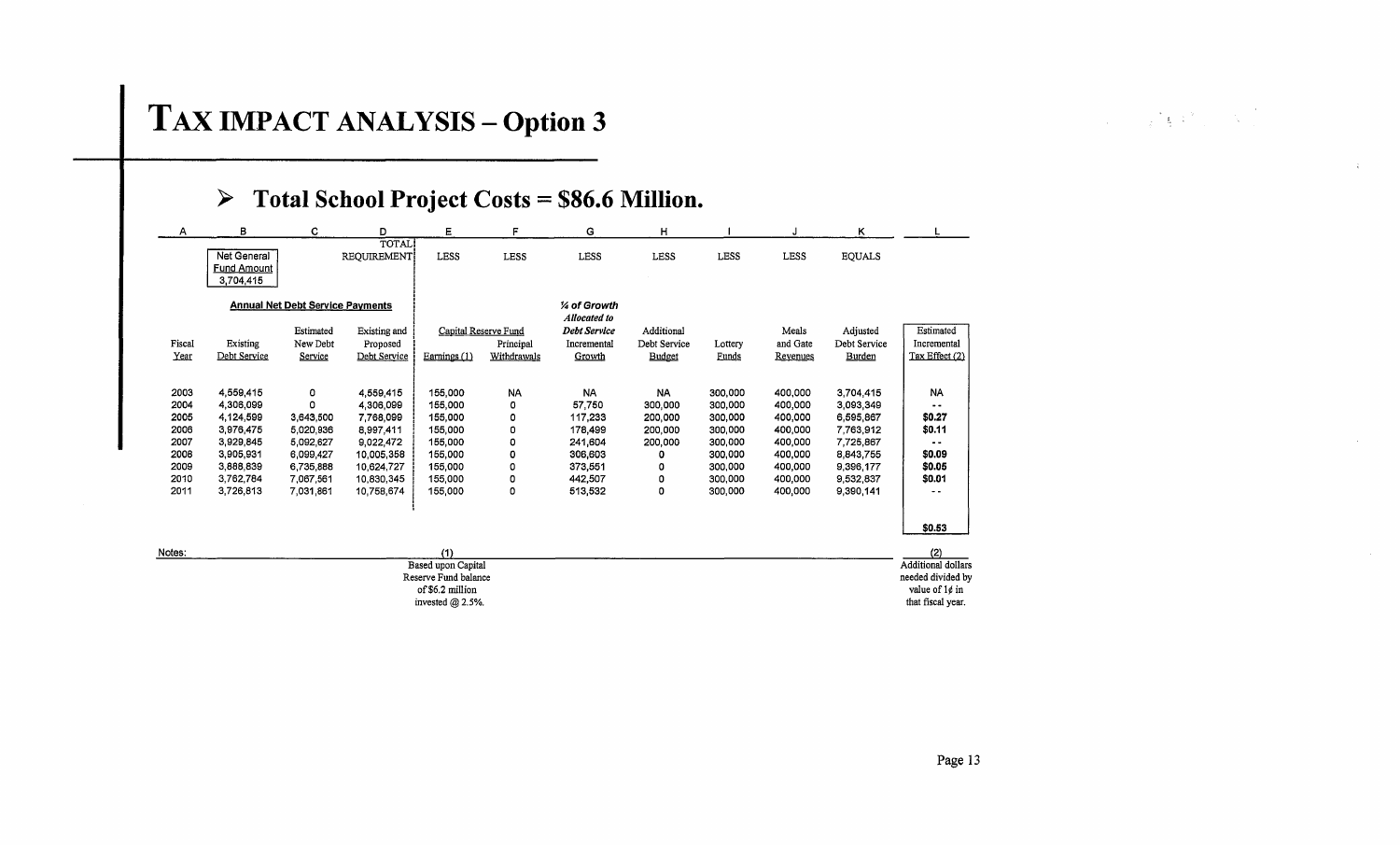# **OPTION 4 - SCHOOL PROJECTS**

 $\mathbb{R}^n$  ,  $\mathbb{R}^n$  ,  $\mathbb{R}^n$  ,  $\mathbb{R}^n$  ,  $\mathbb{R}^n$  ,  $\mathbb{R}^n$  ,  $\mathbb{R}^n$ 

## ~ **Timing** of Funding **Requirements:** <sup>~</sup>

[J **<sup>I</sup>**

|          | <b>Option 4</b>                     |            | $\sim$    |                    |      |                |              |          |                      | and the first                                              |                |
|----------|-------------------------------------|------------|-----------|--------------------|------|----------------|--------------|----------|----------------------|------------------------------------------------------------|----------------|
|          |                                     |            |           | Project Start Date |      |                |              |          | Financing Lit. Loans |                                                            |                |
|          |                                     | 2004       | 2005      | 2006               | 2007 | 2008           | <b>Total</b> | Date     | <b>\$Millions</b>    | $\sim 1$<br>$\Delta \sim 1000$ M $_\odot$<br>$\frac{1}{2}$ |                |
|          | New Construction                    |            |           |                    |      |                |              |          |                      |                                                            | EB             |
|          | 1. New Rohoic Elementary School     | 14,681,000 |           |                    |      |                | 14,681,000   | $Jan-04$ | 7.5                  |                                                            | LЕ             |
|          | Subtotal New Construction           | 14,681,000 | $\bf{0}$  | 0                  | 0    | $\Omega$       | 14,681,000   |          | 7.5                  |                                                            |                |
|          |                                     |            |           |                    |      |                |              |          |                      |                                                            |                |
|          | Renovation                          |            |           |                    |      |                |              |          |                      |                                                            |                |
| $\equiv$ | 3. Middle School - Additions/Renov. | 20,920,000 |           |                    |      |                | 20,920,000   | Jan-04   | 7.5                  |                                                            |                |
|          | 4. High School - Additions/Renov.   | 26,910,001 |           |                    |      |                | 26,910,001   | $Jan-04$ | 5.0                  |                                                            | 59             |
|          | 5. Existing Northside Elementary    | 2,984,000  |           |                    |      |                | 2,984,000    | $Jan-04$ |                      |                                                            |                |
|          | 6. Existing Rohoic School           |            | 3,269,000 |                    |      |                | 3,269,000    | $Jul-05$ |                      |                                                            | $\overline{G}$ |
|          | 7. Midway Additions/Renovation      |            |           |                    |      | 2,484,000      | 2,484,000    | $Jul-08$ |                      |                                                            |                |
|          | 8. Southside Additions/Renovation   |            |           |                    |      | 5,882,000      | 5,882,000    | Jul-08   |                      |                                                            |                |
|          | 9. Sunnyside Additions/Renovation   |            |           |                    |      | 4,409,000      | 4,409,000    | Jul-08   |                      |                                                            |                |
|          | Subtotal Renovation                 | 50,814,001 | 3,269,000 |                    |      | $0$ 12,775,000 | 66,858,001   |          | $\overline{12.5}$    |                                                            |                |
|          | Grand Total                         | 65,495,001 | 3,269,000 |                    |      | 12,775,000     | 81,539,001   |          | 20.0                 |                                                            |                |
|          |                                     |            |           |                    |      |                |              |          |                      |                                                            |                |

## **Extimated Literary Loan Eligibility = \$20 Million.**  $\frac{60}{5}$

 $\triangleright$  Total School Project Costs = \$81.5 Million. <sup>~</sup>**Total School Project Costs = \$81.5 Million.** <sup>0</sup>

က $\,$ 

 $\bar{\bm{\times}}$  .

 $\Xi$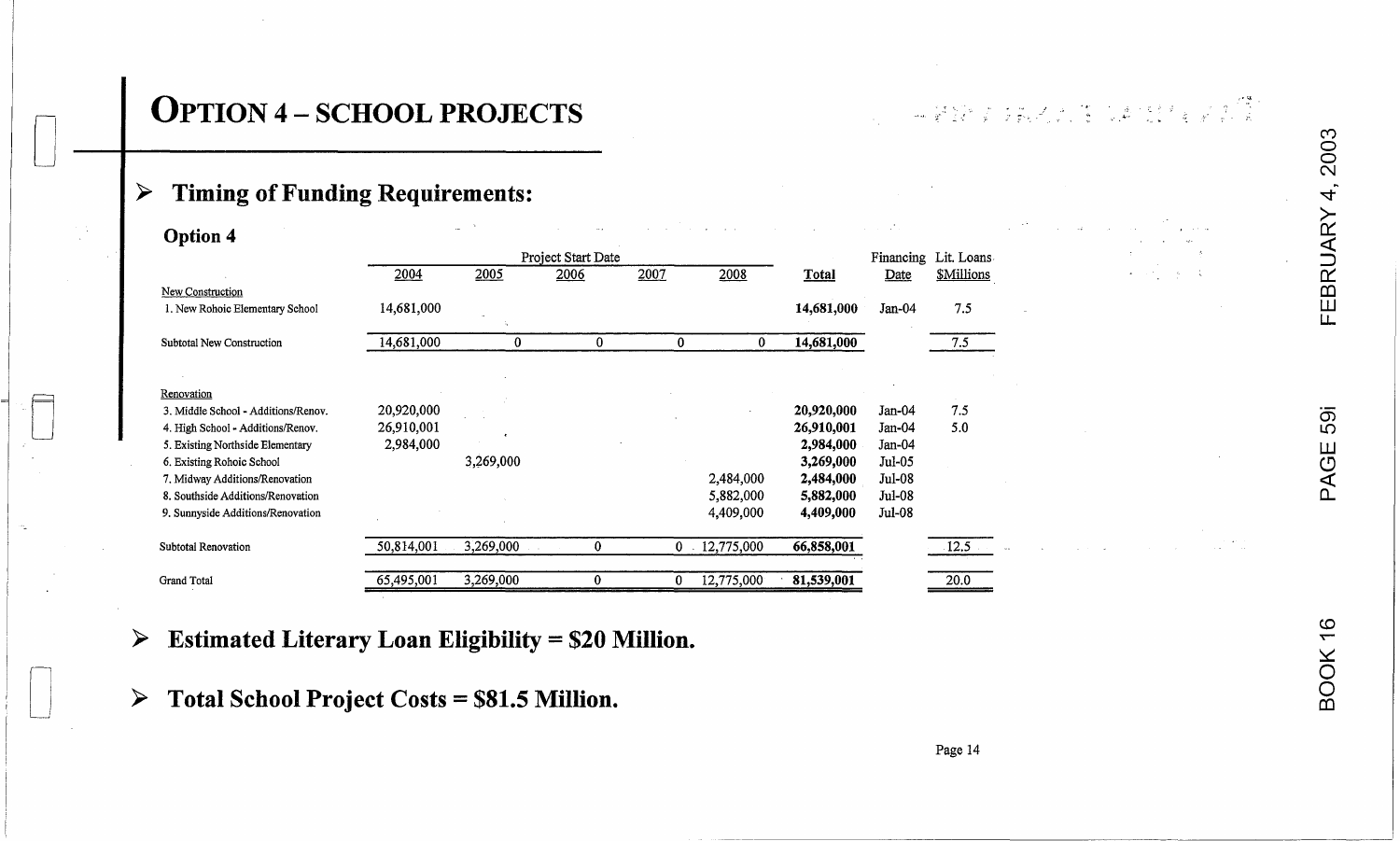# T **AX IMPACT ANALYSIS - Option 4**

| Α                                                                    | в                                                                                                                 | c                                                                                                 | D                                                                                                                    | E.                                                                                              | F                                                 | G                                                                                                | н                                                                         |                                                                                                 | J.                                                                                              | ĸ                                                                                                                 |                                                                                             |
|----------------------------------------------------------------------|-------------------------------------------------------------------------------------------------------------------|---------------------------------------------------------------------------------------------------|----------------------------------------------------------------------------------------------------------------------|-------------------------------------------------------------------------------------------------|---------------------------------------------------|--------------------------------------------------------------------------------------------------|---------------------------------------------------------------------------|-------------------------------------------------------------------------------------------------|-------------------------------------------------------------------------------------------------|-------------------------------------------------------------------------------------------------------------------|---------------------------------------------------------------------------------------------|
|                                                                      | Net General<br><b>Fund Amount</b><br>3,704,415                                                                    |                                                                                                   | TOTAL<br><b>REQUIREMENT</b>                                                                                          | LESS                                                                                            | <b>LESS</b>                                       | <b>LESS</b>                                                                                      | <b>LESS</b>                                                               | <b>LESS</b>                                                                                     | <b>LESS</b>                                                                                     | <b>EQUALS</b>                                                                                                     |                                                                                             |
|                                                                      |                                                                                                                   | <b>Annual Net Debt Service Payments</b>                                                           |                                                                                                                      |                                                                                                 |                                                   | 1⁄4 of Growth                                                                                    |                                                                           |                                                                                                 |                                                                                                 |                                                                                                                   |                                                                                             |
| Fiscal<br>Year                                                       | Existing<br>Debt Service                                                                                          | Estimated<br>New Debt<br>Service                                                                  | Existing and<br>Proposed<br>Debt Service                                                                             | Earnings $(1)$                                                                                  | Capital Reserve Fund<br>Principal<br>Withdrawals  | Allocated to<br><b>Debt Service</b><br>Incremental<br>Growth                                     | Additional<br>Debt Service<br><b>Budget</b>                               | Lottery<br>Funds                                                                                | Meals<br>and Gate<br>Revenues                                                                   | Adjusted<br>Debt Service<br>Burden                                                                                | Estimated<br>Incremental<br>Tax Effect (2)                                                  |
| 2003<br>2004<br>2005<br>2006<br>2007<br>2008<br>2009<br>2010<br>2011 | 4,559,415<br>4,306,099<br>4,124,599<br>3,976,475<br>3,929,845<br>3,905,931<br>3,888,839<br>3,762,784<br>3,726,813 | o<br>٥<br>3,307,955<br>4,584,848<br>4,673,709<br>5,682,109<br>6,310,446<br>6,649,818<br>6,616,818 | 4,559,415<br>4,306,099<br>7.432.554<br>8,561,323<br>8,603,554<br>9,588,040<br>10.199,285<br>10.412.602<br>10,343,631 | 155,000<br>155,000<br>155,000<br>155,000<br>155,000<br>155,000<br>155,000<br>155,000<br>155,000 | <b>NA</b><br>0<br>0<br>0<br>0<br>0<br>0<br>٥<br>0 | <b>NA</b><br>57,750<br>117,233<br>178,499<br>241,604<br>306,603<br>373,551<br>442,507<br>513,532 | <b>NA</b><br>300,000<br>200,000<br>200,000<br>200,000<br>٥<br>0<br>0<br>0 | 300,000<br>300,000<br>300,000<br>300,000<br>300,000<br>300,000<br>300,000<br>300,000<br>300,000 | 400,000<br>400,000<br>400,000<br>400,000<br>400,000<br>400,000<br>400,000<br>400,000<br>400,000 | 3,704.415<br>3,093,349<br>6,260,322<br>7,327,823<br>7,306,950<br>8,426,438<br>8.970.734<br>9,115,095<br>8,975,099 | <b>NA</b><br><br>\$0.24<br>\$0.10<br>$\overline{\phantom{a}}$<br>\$0.09<br>\$0.05<br>\$0.01 |
| Notes:                                                               |                                                                                                                   |                                                                                                   |                                                                                                                      | (1)<br>Based upon Capital<br>Reserve Fund balance<br>of \$6.2 million                           |                                                   |                                                                                                  |                                                                           |                                                                                                 |                                                                                                 |                                                                                                                   | \$0.49<br>(2)<br>Additional dollars<br>needed divided by<br>value of 1¢ in                  |

 $\pm$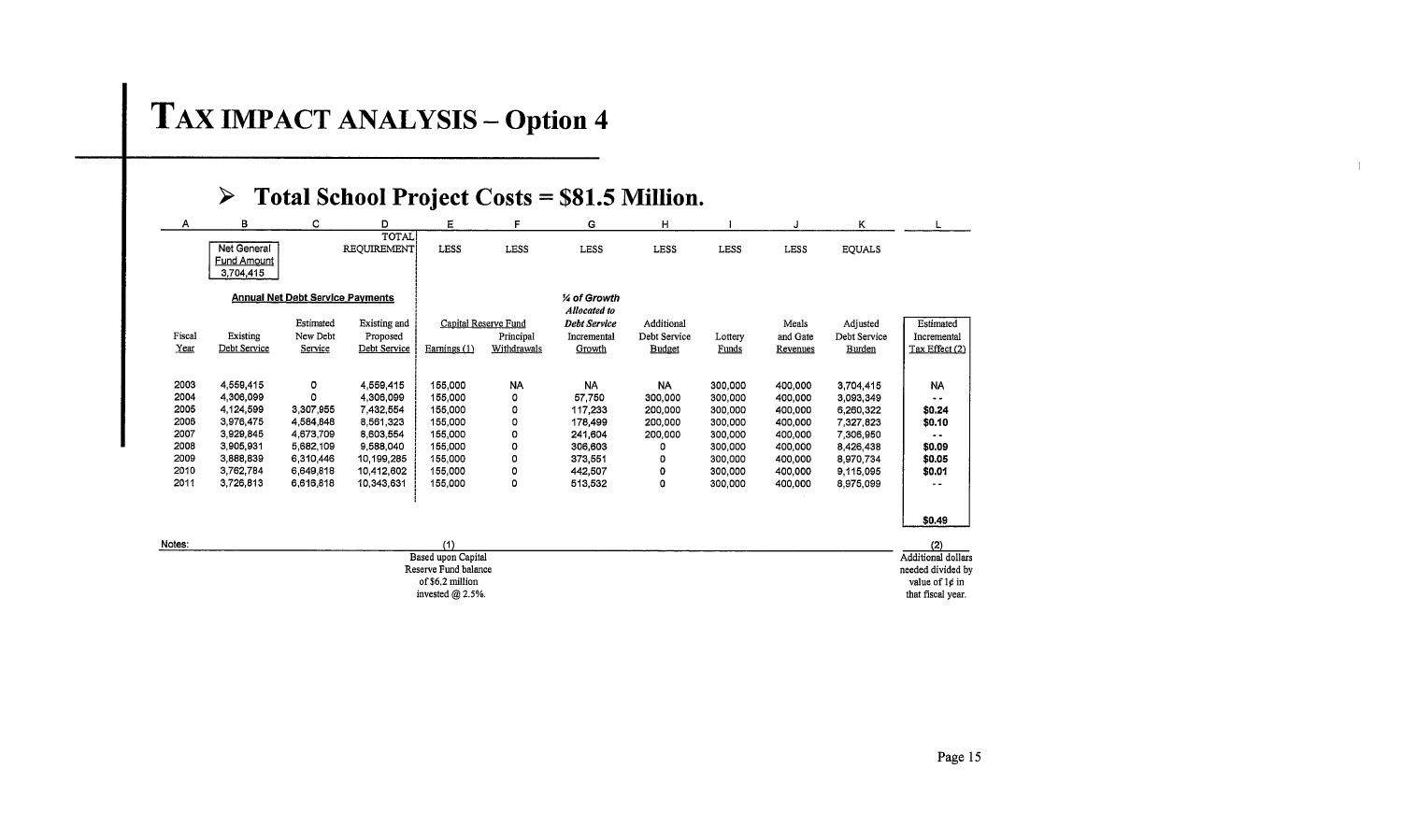# 0 **I OPTION 5 - SCHOOL PROJECTS**

 $\mathbb{R}^n$  ,  $\mathbb{R}^n$  ,  $\mathbb{R}^n$  ,  $\mathbb{R}^n$  ,  $\mathbb{R}^n$  ,  $\mathbb{R}^n$  ,  $\mathbb{R}^n$  ,  $\mathbb{R}^n$  ,  $\mathbb{R}^n$  ,  $\mathbb{R}^n$ 

## > **Timing** of Funding **Requirements:**

 $\mathbb{S}^{n+1}_\omega$ 

| <b>Option 5</b>                   |            |           |                    |          |              |              |               |                      |
|-----------------------------------|------------|-----------|--------------------|----------|--------------|--------------|---------------|----------------------|
|                                   |            |           | Project Start Date |          |              |              |               | Financing Lit. Loans |
|                                   | 2004       | 2005      | 2006               | 2007     | 2008         | <b>Total</b> | Date          | <b>SMillions</b>     |
| <b>New Construction</b>           |            |           |                    |          |              |              |               |                      |
| 1. New Rohoic Elementary School   | 14,681,000 |           |                    |          |              | 14,681,000   | Jan-04        | 7.5                  |
| 2. New Middle School              | 29,753,000 |           |                    |          |              | 29,753,000   | $Jan-04$      | 7.5                  |
| 3. New High School                | 38,690,000 |           |                    |          |              | 38,690,000   | $Jan-04$      | 5.0                  |
| <b>Subtotal New Construction</b>  | 83,124,000 | $\bf{0}$  | 0                  | $\bf{0}$ | $\mathbf{0}$ | 83,124,000   |               | 20.0                 |
|                                   |            |           |                    |          |              |              |               |                      |
| Renovation                        |            |           |                    |          |              |              |               |                      |
| 4. Central School Board Facility  |            | 2,542,000 |                    |          |              | 2,542,000    | Jul-05        |                      |
| 5. Midway Additions/Renovation    |            |           |                    |          | 2,484,000    | 2,484,000    | Jul-08        |                      |
| 6. Southside Additions/Renovation |            |           |                    |          | 5,882,000    | 5,882,000    | <b>Jul-08</b> |                      |
| 7. Sunnyside Additions/Renovation |            |           |                    |          | 4,409,000    | 4,409,000    | <b>Jul-08</b> |                      |
| <b>Subtotal Renovation</b>        | 0          | 2,542,000 | $\bf{0}$           | 0        | 12,775,000   | 15,317,000   |               | 0.0                  |
| <b>Grand Total</b>                | 83,124,000 | 2,542,000 | 0                  | 0        | 12,775,000   | 98,441,000   |               | 20.0                 |
|                                   |            |           |                    |          |              |              |               |                      |

က $\,$ 

 $\frac{6}{1}$ 

~ o  $\sum_{\infty}$ co

LL

## **> Estimated Literary Loan Eligibility = \$20 Million.**

o **<sup>&</sup>gt;Total School Project Costs = \$98.4 Million.** 

Page 16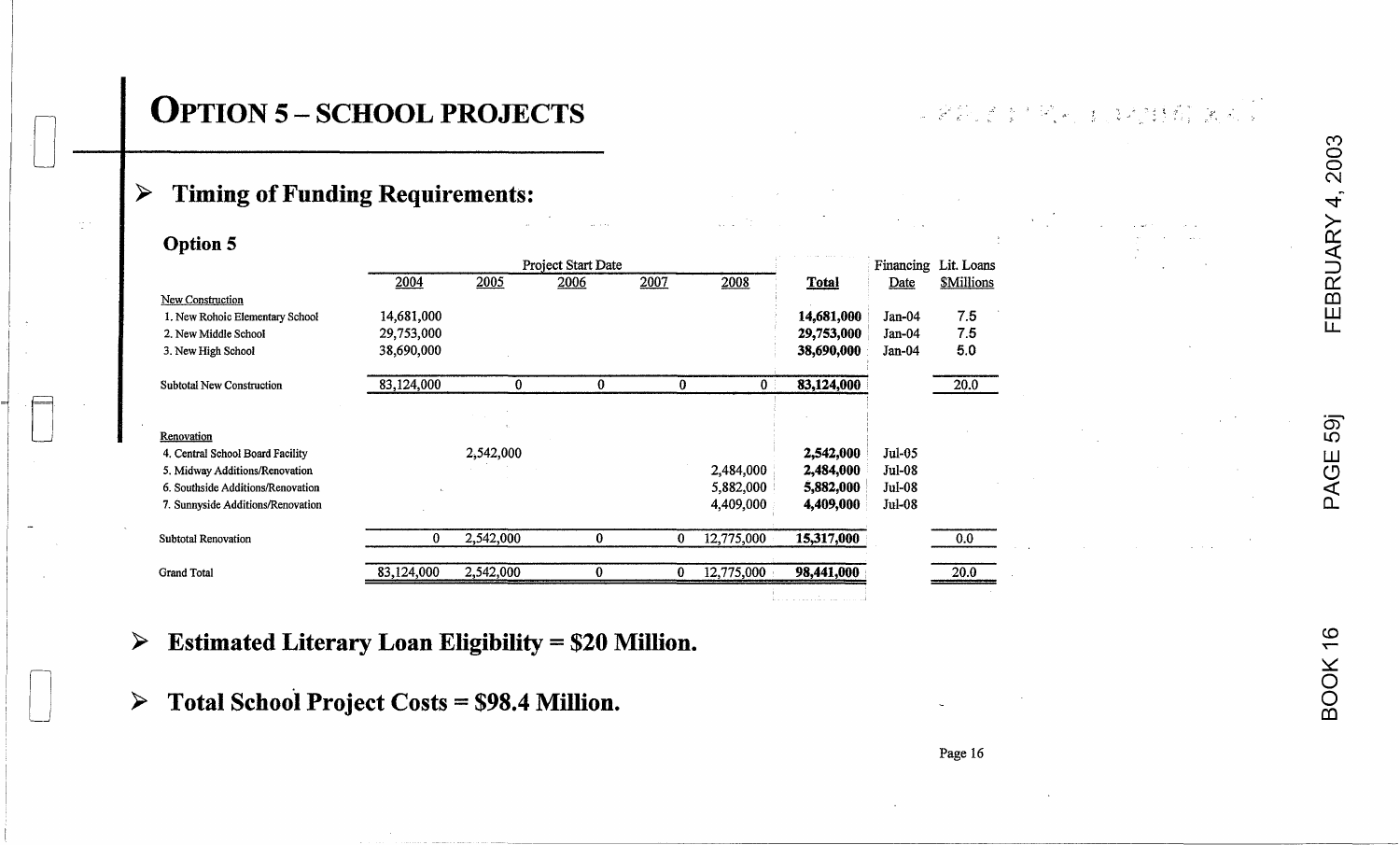# **TAX IMPACT ANALYSIS - Option 5**

## > Total School Project Costs = \$98.4 Million.

| Α                                                                    | В                                                                                                                 | c                                                                                                 | D                                                                                                                    | Е                                                                                               | F                                                       | G                                                                                          | н                                                                         |                                                                                                 |                                                                                                 | κ                                                                                                                    |                                                                                                 |
|----------------------------------------------------------------------|-------------------------------------------------------------------------------------------------------------------|---------------------------------------------------------------------------------------------------|----------------------------------------------------------------------------------------------------------------------|-------------------------------------------------------------------------------------------------|---------------------------------------------------------|--------------------------------------------------------------------------------------------|---------------------------------------------------------------------------|-------------------------------------------------------------------------------------------------|-------------------------------------------------------------------------------------------------|----------------------------------------------------------------------------------------------------------------------|-------------------------------------------------------------------------------------------------|
|                                                                      | Net General<br><b>Fund Amount</b><br>3,704.415                                                                    |                                                                                                   | <b>TOTAL</b><br>REQUIREMENT                                                                                          | <b>LESS</b>                                                                                     | <b>LESS</b>                                             | <b>LESS</b>                                                                                | <b>LESS</b>                                                               | <b>LESS</b>                                                                                     | <b>LESS</b>                                                                                     | <b>EQUALS</b>                                                                                                        |                                                                                                 |
|                                                                      |                                                                                                                   | <b>Annual Net Debt Service Payments</b>                                                           |                                                                                                                      |                                                                                                 |                                                         | 1⁄4 of Growth                                                                              |                                                                           |                                                                                                 |                                                                                                 |                                                                                                                      |                                                                                                 |
| Fiscal<br>Year                                                       | Existing<br>Debt Service                                                                                          | Estimated<br>New Debt<br>Service                                                                  | Existing and<br>Proposed<br>Debt Service                                                                             | Capital Reserve Fund<br>Earnings (1)                                                            | Principal<br>Withdrawals                                | Allocated to<br>Debt Service<br>Incremental<br>Growth                                      | Additional<br>Debt Service<br><b>Budget</b>                               | Lottery<br>Funds                                                                                | Meals<br>and Gate<br>Revenues                                                                   | Adjusted<br>Debt Service<br>Burden                                                                                   | Estimated<br>Incremental<br>Tax Effect (2)                                                      |
| 2003<br>2004<br>2005<br>2006<br>2007<br>2008<br>2009<br>2010<br>2011 | 4.559,415<br>4,306,099<br>4,124,599<br>3,976,475<br>3,929,845<br>3,905,931<br>3,888,839<br>3,762,784<br>3,726,813 | 0<br>O<br>4,318,643<br>5,983,397<br>6.055.788<br>7,062,463<br>7,697,974<br>8,027,871<br>7,989,571 | 4,559,415<br>4,306,099<br>8,443,242<br>9959,872<br>9,985,633<br>10,968,394<br>11,586,813<br>11,790,655<br>11,716,384 | 155,000<br>155,000<br>155,000<br>155,000<br>155,000<br>155,000<br>155,000<br>155.000<br>155,000 | <b>NA</b><br>0<br>0<br>0<br>0<br>$\circ$<br>0<br>0<br>0 | NA.<br>57,750<br>117,233<br>178,499<br>241,604<br>306,603<br>373,551<br>442,507<br>513,532 | <b>NA</b><br>300,000<br>200,000<br>200,000<br>200,000<br>0<br>٥<br>0<br>0 | 300,000<br>300,000<br>300,000<br>300,000<br>300,000<br>300,000<br>300,000<br>300,000<br>300,000 | 400,000<br>400,000<br>400,000<br>400,000<br>400,000<br>400,000<br>400,000<br>400,000<br>400,000 | 3,704,415<br>3,093,349<br>7,271,009<br>8,726,372<br>8,689,028<br>9.806.791<br>10 358,262<br>10,493,148<br>10,347,852 | <b>NA</b><br>. .<br>\$0.34<br>\$0.13<br><br>\$0.09<br>\$0.05<br>\$0.01<br>- -                   |
| Notes:                                                               |                                                                                                                   |                                                                                                   |                                                                                                                      | (1)<br>Based upon Capital<br>Reserve Fund balance<br>of \$6.2 million<br>invested $@$ 2.5%.     |                                                         |                                                                                            |                                                                           |                                                                                                 |                                                                                                 |                                                                                                                      | \$0.62<br>(2)<br>Additional dollars<br>needed divided by<br>value of 1¢ in<br>that fiscal year. |

 $\label{eq:2.1} \mathcal{L}(\mathbf{a}) = \mathcal{L}(\mathbf{a}) = \mathcal{L}(\mathbf{a}) = \mathcal{L}(\mathbf{a}) = \mathcal{L}(\mathbf{a}) = \mathcal{L}(\mathbf{a}) = \mathcal{L}(\mathbf{a})$ 

 $\mathcal{V}$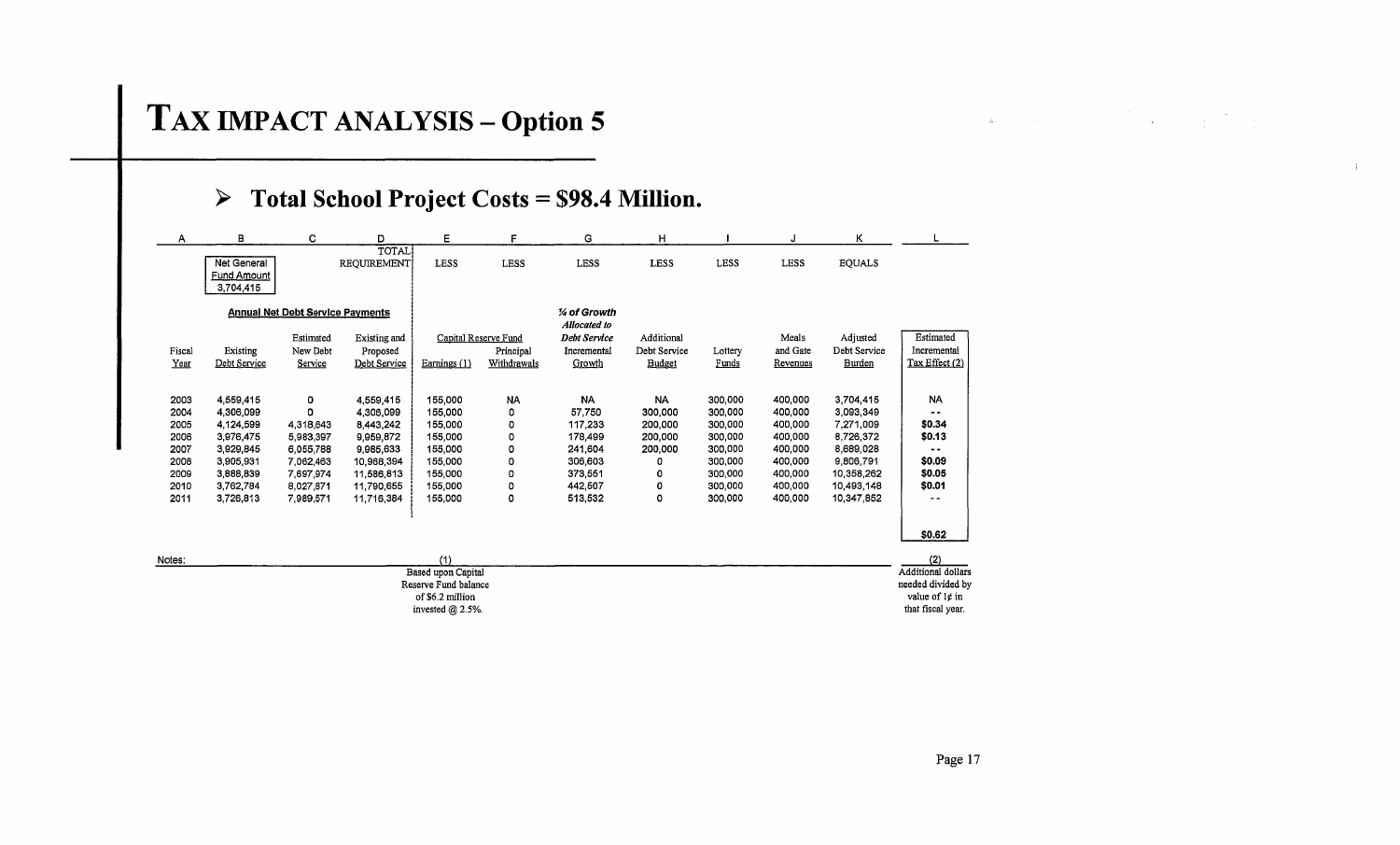# FEBRUARY 4, 2003

# **KEY ASSUMPTIONS - County Projects**

2. 法资本学行经营 未受的检验程序 医心

 $\mathbb{R}^{\mathfrak{p}}$  (  $\mathfrak{p}_{\mathfrak{p}}$  )  $\mathfrak{p}_{\mathfrak{p}}$  )

- > All Financings are Assumed to be Non-Bank Qualified **Except 2003 Financings.** 
	- Communications Center 7 Years  $@3.30\%$
- **Remaining County Projects Utilize Insured Lease Revenue** ➤ **Transactions.** 
	- 5.50% Interest Rate.  $\bullet$
	- 25 Year Amortization.  $\bullet$
- $\triangleright$  No Strategic Structuring of Any Financing.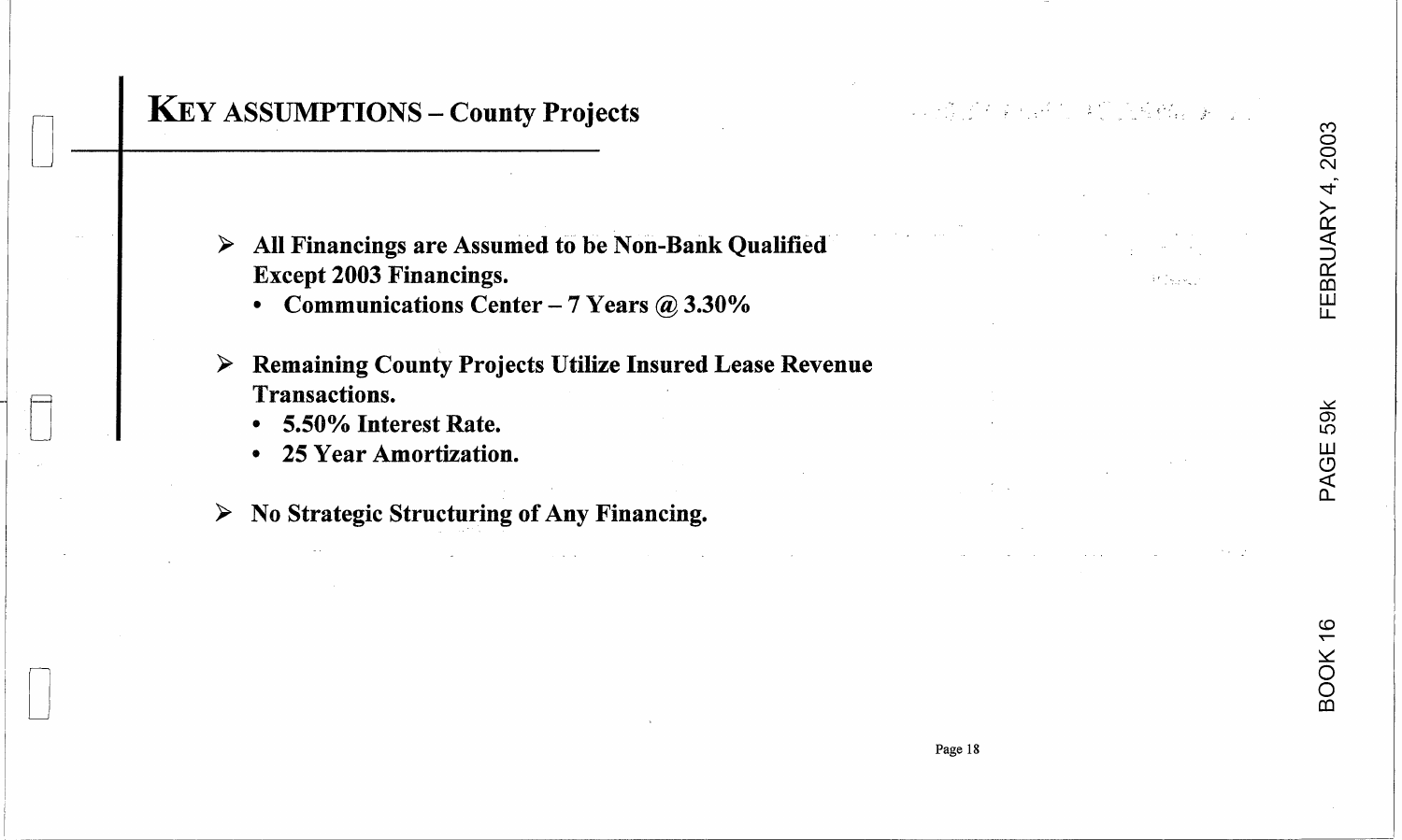# **PROPOSED COUNTY PROJECTS**

## **> Timing** of Funding **Requirements (for Planning Purposes Only):**

## **Projects Subject to Change**

|                                      |           |           | Financing |           |           |            |           |
|--------------------------------------|-----------|-----------|-----------|-----------|-----------|------------|-----------|
|                                      | 2003      | 2004      | 2005      | 2006      | 2007      | Total      | Date      |
| <b>Bond Funded Projects</b>          |           |           |           |           |           |            |           |
| Communications Center Relocation     | 4,000,000 |           |           |           |           | 4,000,000  | $Jun-03$  |
| New Fire Station                     |           | 2,310,000 |           |           |           | 2,310,000  | $Jun-04$  |
| Eastside Recreational Complex        |           |           |           | 331,800   |           | 331,800    | $Jun-06$  |
| Eastside L.I.F.E. Enhancement Center |           |           |           | 600,250   | 600,250   | 1,200,500  | Jun-06    |
| Subtotal                             | 4,000,000 | 2,310,000 | 0         | 932,050   | 600,250   | 7,842,300  |           |
| Other Cash Funded Projects           | 806,103   | 812,144   | 801,115   | 799,115   | 803,000   | 4,021,477  | <b>NA</b> |
| Total                                | 4,806,103 | 3,122,144 | 801,115   | 1,731,165 | 1,403,250 | 11,863,777 |           |

**> Total Financed Project Costs = \$7.8 Million.** 

- **Communications Center - Bank-Qualified; Financed Over 7 Years.**
- **EastsidelFire Station - Bank Placement (lO-Year Rate, 25-Year Amortization).**
- **> Other Cash Funded Projects Will Approximate \$1 Million per Year.**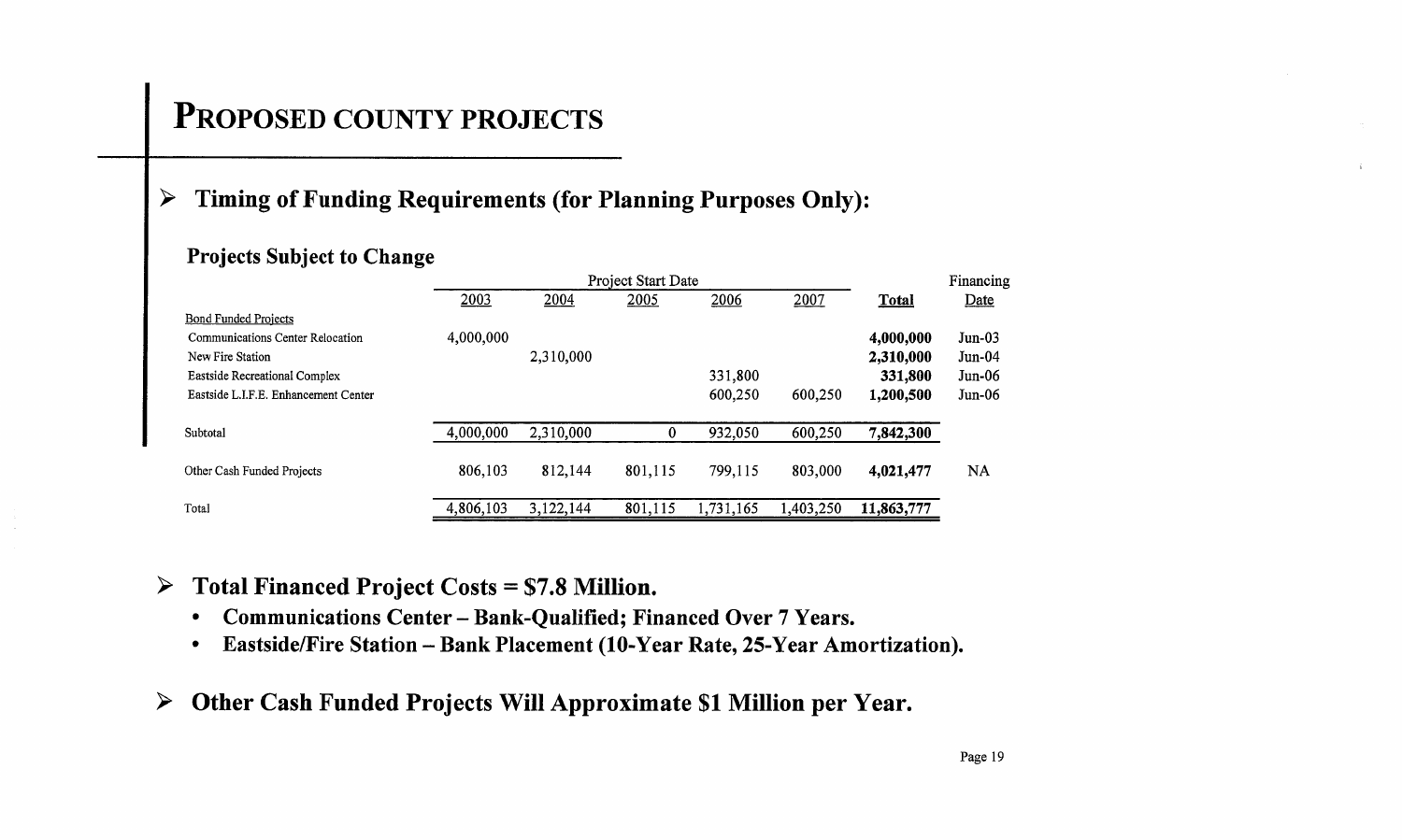BOOK 16

# TAX IMPACT ANALYSIS - Proposed County Projects

Total Borrowing = \$8.2 Million. ➤

 $\mathcal{P}_{\mathcal{A},\mathcal{B}}$ 

**Equivalent Tax Impact After School Projects.** ➤

#### **Case 1 Case 2 Assumes Available Capacity is Assumes Available Capacity is Used for School Projects. Used for County Projects.** Estimated Estimated New Debt Incremental Fiscal

Value of  $1¢$ 

100,000 103,000 106,090 109,273 112,551 115,927 119,405

122,987 126,677

| Year | Service | Tax Effect (2) |
|------|---------|----------------|
| 2003 | 0       |                |
|      |         |                |
| 2004 | 645,205 | \$0.06         |
| 2005 | 785,179 | \$0.01         |
| 2006 | 785,179 |                |
| 2007 | 878,731 | \$0.01         |
| 2008 | 878,731 |                |
| 2009 | 878,731 |                |
| 2010 | 878,731 |                |
| 2011 | 878,731 |                |
|      |         | \$0.08         |

|        | Estimated      |
|--------|----------------|
| Fiscal | Incremental    |
| Year   | Tax Effect (2) |
|        |                |
| 2003   |                |
| 2004   |                |
| 2005   |                |
| 2006   |                |
| 2007   |                |
| 2008   |                |
| 2009   |                |
| 2010   |                |
| 2011   |                |
|        | \$0.00         |
|        |                |

Page 20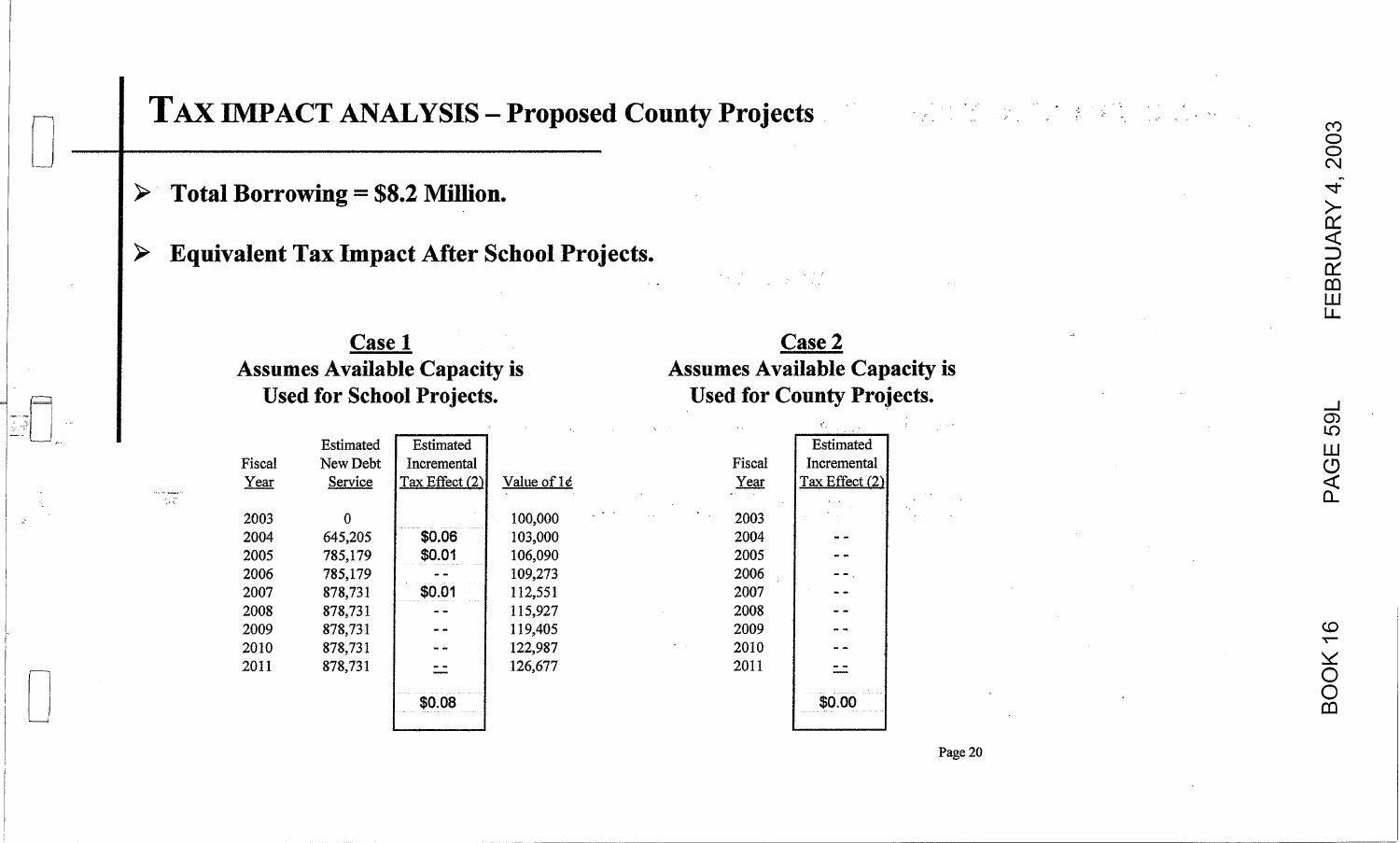# **SUMMARY OF ANALYSIS**

|        |          |          |          |          |          | Case 1   | Case 2   |
|--------|----------|----------|----------|----------|----------|----------|----------|
| Fiscal |          |          |          | County   | County   |          |          |
| Year   | Option 1 | Option 2 | Option 3 | Option 4 | Option 5 | Projects | Projects |
|        |          |          |          |          |          |          |          |
| 2003   |          |          |          |          |          |          |          |
| 2004   |          |          |          |          |          | \$0.06   | - -      |
| 2005   | \$0.19   | \$0.21   | \$0.27   | \$0.24   | \$0.34   | \$0.01   | $ -$     |
| 2006   | \$0.15   | \$0.12   | \$0.11   | \$0.10   | \$0.13   |          |          |
| 2007   | \$0.03   | \$0.01   |          |          |          | \$0.01   | - -      |
| 2008   | \$0.09   | \$0.10   | \$0.09   | \$0.09   | \$0.09   |          |          |
| 2009   | \$0.07   | \$0.05   | \$0.05   | \$0.05   | \$0.05   | - -      | $ -$     |
| 2010   | \$0.01   | \$0.01   | \$0.01   | \$0.01   | \$0.01   |          | - -      |
| 2011   | - -      | - -      |          |          |          |          |          |
|        | \$0.54   | \$0.50   | \$0.53   | \$0.49   | \$0.62   | \$0.08   | \$0.00   |
|        |          |          |          |          |          |          |          |

 $\sim$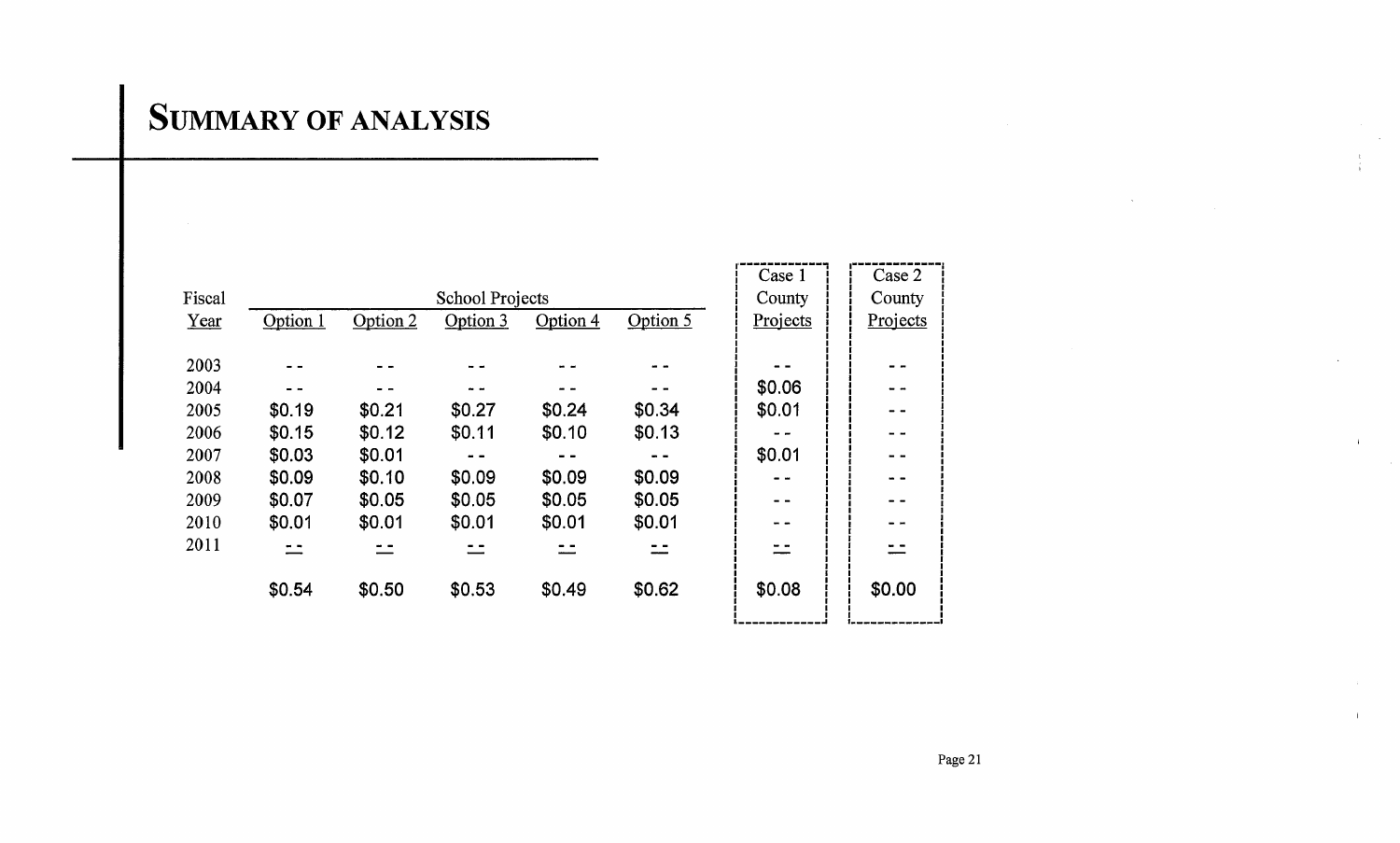The County Administrator commented that this year is a reassessment year starting July 1 if the Board remains with a 4-year cycle. It is an 18-month process with an effective date of January 1, 2005.

 $\begin{bmatrix} 1 & 1 \\ 1 & 1 \end{bmatrix}$ 

At the conclusion of the presentation Mr. Jimmy Maitland, School Board member, asked Mr. Rose why a 3% growth was used instead of the real growth rate of 6%. Mr. Maitland stated that none of the years showed less than a 4% growth. Mr. Rose stated the figure was chosen because we don't want to end up looking like the State. However, they didn't feel strongly one-way or the other about the figure, it could be changed. He commented they decided to take a look from their perspective; sort of a rock bottom worst-case, and go from there. Because we know what is happening with the economy and how slow things are, we felt starting at 3% was a good way to start at the bottom and anything we do is going to look better. Mr. Maitland stated we are getting approximately 100 additional students a year, so there is some growth coming from somewhere. Mr. Rose replied if it is the decision of the Board to start at 6% then we certainly can do that. If they say, let's use half the growth of the debt service we can do that as well.

Mr. Maitland stated the School Board did another option, which was option 6. What happened to it? Mr. Rose replied it was such a small amount of dollars they did not look at it. The County Administrator stated if you recall, Option 6 was not included in your bound study; so they did not get a copy of it. However, a summary was provided to the Board later. But it really would have been hard for Davenport to include it in the analysis, other than the trailers. A lot of it was operational costs for which an explanation was not provided; and that is one of the things the Board asked for some more information on. But, with more information it certainly can be worked into the financing plan. Following a lengthy discussion about Option 6, between the School Board members, County Administrator and Mr. Rose; the County Administrator explained to the citizens that Option 6 was what the School Board called a "do nothing approach" which would cost around \$80 some million dollars. There were some expenses that the School Board will have to pay, such as maintenance costs, renovations and modular units, but it was things that would be hard to structure into a financing plan. She stated that was the reason she did not immediately send it on to Davenport. That option, in fairness to the School Board was in what they presented and it was just as expensive as the construction items that you see. It was not intentional to leave option 6 out but it would have been hard to show in a structured financing plan.

The County Administrator stated the Board has requested some more information from the School Board and has held a subsequent meeting with School Staff and they are preparing additional information for us. The Board will continue to analyze this information as the members continue to work through these options with the School Board and a final option is chosen. We will then go back to the financial advisors and ask them to help us structure a cost effective method for financing.

## **IN RE: RESOLUTION - RFP FOR RADIO SYSTEM FOR COMMUNICATIONS CENTER**

Upon motion of Mr. Bracey, Seconded by Mr. Clay, Mr. Bracey, Mr. Moody, Mr. Clay, Mr. Haraway, Mr. Bowman voting "Aye," the following resolution was adopted:

The County of Dinwiddie has determined that sealed bidding for the Public Safety Radio Project is not practicable or fiscally advantageous. This determination was made based on the following:

BOOK 16 **PAGE59m FEBRUARY 4, 2003**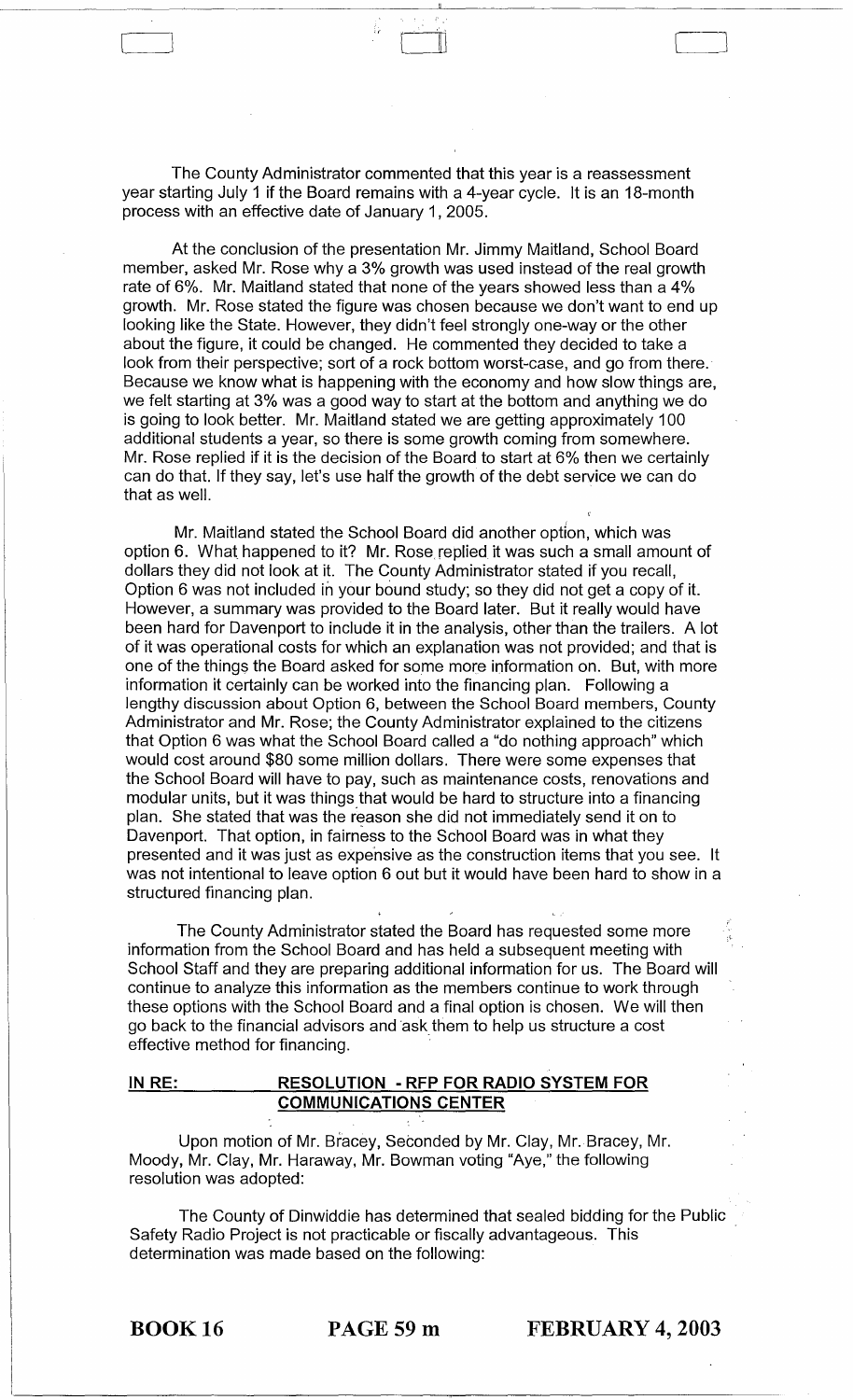The County has listed radio coverage as its most critical requirement for the new radio system. The County has listed the level of coverage they require as 95% indoor portable radio coverage. To attain and guarantee this level of coverage, it is felt that vendors will propose to install a substantial number of transmitter sites, which will drive the cost of the system higher than originally anticipated. In an IFB scenario, the County will have to either accept the low bid, which may be considerably higher than anticipated, or reject the bids and start over. In an RFP scenario, the County would have the ability to look at the proposed coverage and cost, select the highest rated proposer then negotiate the actual coverage levels needed in specific areas with the highest rated proposer. These negotiations will allow the County to tailor the proposed system to a level of coverage that the County can afford to have, giving the County more value in the new system.

## IN RE: AUTHORIZATION FOR COUNTY ADMINISTRATOR TO SERVE ON THE VACo STEERING COMMITTEE

The County Administrator commented she received an invitation from VACo to serve as a member of the Administration of Government Committee. This committee addresses such issues as law enforcement, corrections, fire and emergency services, which have a considerable impact on the County. The committee meets 2 to 4 times during the year, one of which is always at the annual meeting in November. She requested authorization to serve on the VACo Steering Committee.

Upon motion of Mr. Moody, Seconded by Mr. Haraway, Mr. Bracey, Mr. Moody, Mr. Clay, Mr. Haraway, Mr. Bowman voting "Aye," the County Administrator was authorized to serve on the Administration Government Committee of the Virginia Association of Counties.

## IN RE: COUNTY ADMINISTRATOR COMMENTS

The County Administrator commented the Board was scheduled to come in early for the continuation meeting February 18, 2003 to meet with the consultants for the Corridor Study work session. However, one of the consultants involved in the study has some health problems and they asked if we would postpone the meeting until March 18, 2003. The Board agreed.

#### IN RE: BOARD MEMBER COMMENTS

- Mr. Bracey He thanked the School Board and Citizens for coming to hear the presentation for the debt capacity analysis and the impact the projects would have on the tax rates in the County. Mr. Bracey also stated he hoped the Chairman would announce that anyone who did not have the opportunity to sign up for citizen comments at the beginning of the meetings could come forward and speak if they wanted to, before the comment period is closed. Mr. Bowman stated he would. He asked if anyone who did not sign up would like to make any comments to please come forward and state their name and address for the records.
- Mr. Robert Belcher  $-27516$  Flank Road  $-$  He invited everyone to attend the Dinwiddie Diamonds Valentine's Day dance at 7:00 P.M. at the Eastside Community Enhancement Center. He said no alcohol is permitted but we are going to have a good time.

BOOK 16 PAGE 59 n FEBRUARY 4, 2003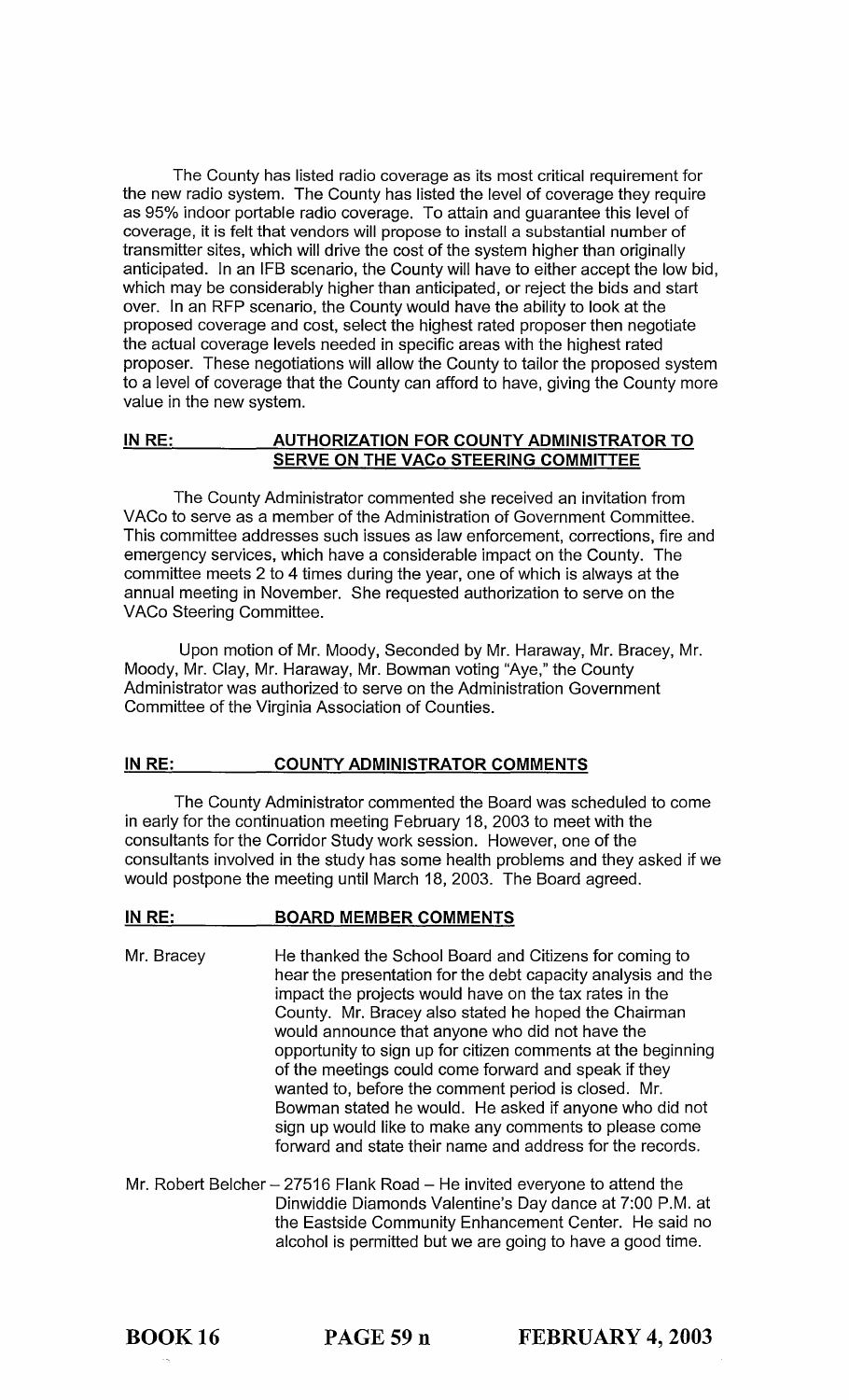| Mr. Moody  | He commented in the General Assembly today the<br>Manufactured Housing Bill died.                                                                                                                                                                                                                                                                                                                                                                                                                                                                                                                                                                                                                                                                                                                                                                                                                                                               |
|------------|-------------------------------------------------------------------------------------------------------------------------------------------------------------------------------------------------------------------------------------------------------------------------------------------------------------------------------------------------------------------------------------------------------------------------------------------------------------------------------------------------------------------------------------------------------------------------------------------------------------------------------------------------------------------------------------------------------------------------------------------------------------------------------------------------------------------------------------------------------------------------------------------------------------------------------------------------|
| Mr. Bowman | He stated Mr. George Whitman made an excellent proposal<br>on the road study. He commented he would like to see<br>other groups come forth and volunteer their time. He said<br>he would like to see the Board take some action on Mr.<br>Whitman's request at a future meeting. He asked if the<br>Board would consider this a first reading and have it placed<br>on the agenda at the next meeting. Mr. Bracey stated he felt<br>this should go the Planning Department and it should be<br>referred to that department for their consideration before the<br>Board dealt with it. Mr. Bracey commented since he<br>received this information he learned that the State is doing<br>some of this work now. Mr. Bowman stated he thought that<br>was a good point and the Board certainly needed time to<br>think about where to steer this committee; but when we have<br>volunteers willing to give their time we should encourage<br>them. |

~-.-.~~~-~~~~-~~~~~~~~~~~~'---~~~~~~~~~~~~~~~~~~-

 $\rfloor$ 

### IN RE: PRIMARY DISASTER AREA DECLARATION

The County Administrator informed the Board that we received notice from Congressman Forbes' office today that Dinwiddie County has been declared a primary disaster area. She said he strongly feels as legislation moves through Congress, on additional funding and on the livestock program, that our farmers should become eligible as long as they don't run out of money. Mr. Bowman commented the way he understands it, if a farmer had a 35% loss he qualifies. So that should take care of most of the farmers.

The County Administrator distributed a letter from the Game and Inland Fisheries requesting Board input for changes they might have for new hunting laws. Mrs. Ralph commented if they had any comments they should get them back to her because there is such a short turn around time for comments.

#### IN RE: CLOSED SESSION

Mr. Clay stated I move to close this meeting in order to discuss matters exempt under section:

Consultation with Legal Counsel - §2.2-3711 A. 7 of the Code of Virginia  $-$  Contract Negotiations  $-$  Waste Management; Litigation  $-$ Virginia Bio Fuels Acquisition of Property - §2.2-3711 A. 3 Prospective Industry- §2.2-3711 A.S Personnel - §2.2-3711 A.1 - Appointments; Waste Management

Mr. Haraway seconded the motion. Mr. Moody, Mr. Clay, Mr. Haraway, Mr. Bowman, Mr. Bracey, voting "Aye", the Board moved into the Closed Meeting at 9:22 P.M.

A vote having been made and approved the meeting reconvened into Open Session at 11:03 P.M.

## IN RE: CERTIFICATION

Whereas, this Board convened in a closed meeting under § 2.2-3711 A.7, of the Code of Virginia - Contract Negotiations - Waste Management; Litigation - Virginia Bio Fuels; Acquisition of Property - §2.2-3711 A. 3; Prospective

BOOK 16 PAGE 59 n FEBRUARY 4, 2003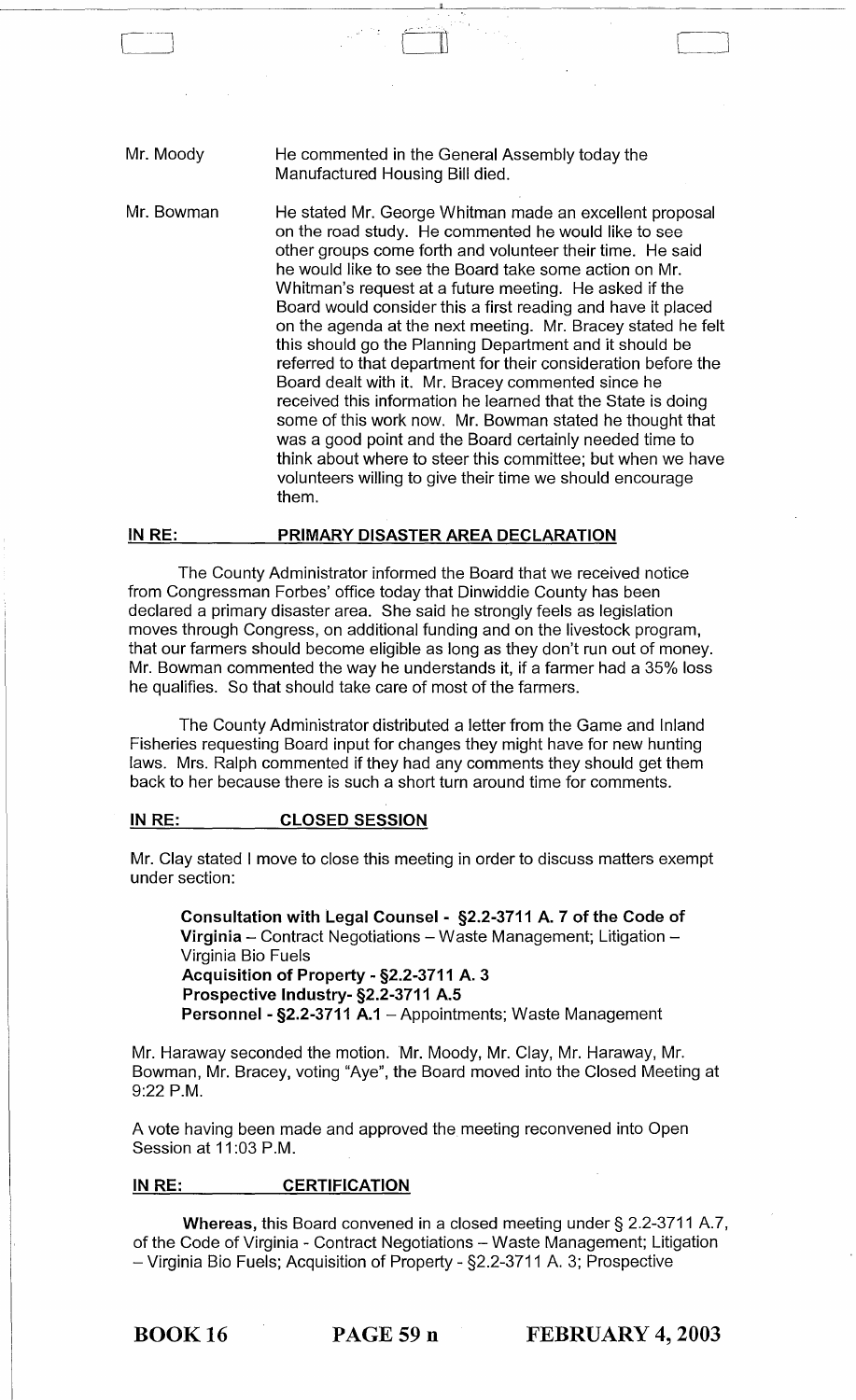Industry- §2.2-3711 A.5; Personnel - §2.2-3711 A.1 - Appointments; Waste Management

And whereas, no member has made a statement that there was a departure from the lawful purpose of such closed meeting or the matters identified in the motion were discussed.

Now be it certified, that only those matters as were identified in the motion were heard, discussed or considered in the meeting.

Upon motion of Mr. Clay, Seconded by Mr. Haraway, Mr. Bracey, Mr. Moody, Mr. Clay, Mr. Haraway, Mr. Bowman voting "Aye," this Certification Resolution was adopted.

## IN RE: APPOINTMENT - DINWIDDIE COUNTY BOARD OF ZONING APPEALS

Upon motion of Mr. Haraway, Seconded by Mr. Bracey, Mr. Bracey, Mr. Moody, Mr. Clay, Mr. Haraway, Mr. Bowman voting "Aye,"

BE IT RESOLVED by the Board of Supervisors of Dinwiddie County, Virginia that Mr. Charles R. Horne is hereby approved, to be recommended to the Circuit Court Judge to be appointed to serve on the Dinwiddie County Board of Zoning Appeals for a term ending December 31,2007.

## IN RE: APPOINTMENT - DINWIDDIE COUNTY SOCIAL SERVICES BOARD

Upon motion of Mr. Haraway, Seconded by Mr. Moody, Mr. Bracey, Mr. Moody, Mr. Clay, Mr. Haraway, Mr. Bowman voting "Aye,"

BE IT RESOLVED by the Board of Supervisors of Dinwiddie County, Virginia that Mrs. Patsy Cansler is hereby appointed to fill the unexpired term of Mr. Linwood Fitzgerald ending June 30, 2004 on the Dinwiddie County Social Services Board.

## IN RE: AUTHORIZATION TO ISSUE A MANUAL CHECK TO MR. WILBUR HICKS - EMPLOYEE - DEPARTMENT OF WASTE MANAGEMENT

Upon motion of Mr. Bracey, Seconded by Mr. Clay, Mr. Bracey, Mr. Moody, Mr. Clay, Mr. Haraway, Mr. Bowman voting "Aye,"

BE IT RESOLVED that the Board of Supervisors of Dinwiddie County, Virginia authorizes the issuance of a manual payroll check to Mr. Wilbur Hicks in the amount of \$255.34 for work performed in January 2003.

## IN RE: INFORMATION IN BOARD PACKET OR DISTRIBUTED

1. Response letter to Geri Barefoot for Citizen Comment questions regarding the preservation of the Battlefields in Dinwiddie County.

## RE: ADJOURNMENT

Upon motion of Mr. Moody, Seconded by Mr. Haraway, Mr. Bracey, Mr. Moody, Mr. Clay, Mr. Haraway, Mr. Bowman voting "Aye," the meeting adjourned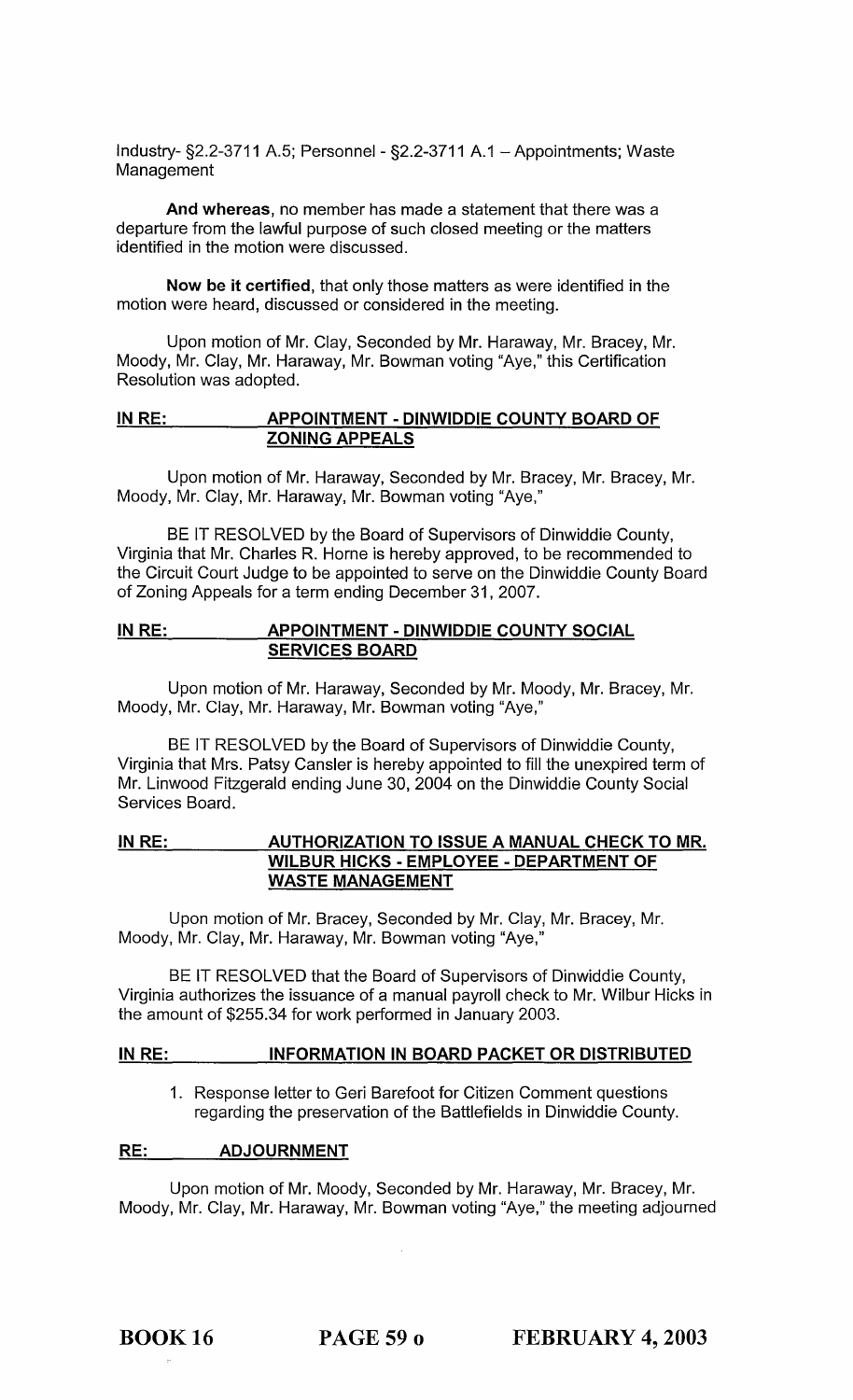at 11:21 P.M.to be continued until 11:00 A.M. on Tuesday, February 18, 2003 ' for a budget work session in the Multi-purpose Room of the Pamplin ' Administration Building.

 $-$  --- $-$ 

 $K$ obel Bouman th Robert Bowman, IV, Chairman

c

ATTEST: <u>Wendy Weber Ralph</u> County Administrator

/abr'

international<br>Contractor de la propie

Ù,

HOOK 16 **PAGE 59 0 FEBRUARY 4, 2003** 

 $\frac{1}{2} \left( \frac{1}{2} \right) \left( \frac{1}{2} \right) \left( \frac{1}{2} \right) \left( \frac{1}{2} \right) \left( \frac{1}{2} \right) \left( \frac{1}{2} \right) \left( \frac{1}{2} \right) \left( \frac{1}{2} \right) \left( \frac{1}{2} \right) \left( \frac{1}{2} \right) \left( \frac{1}{2} \right) \left( \frac{1}{2} \right) \left( \frac{1}{2} \right) \left( \frac{1}{2} \right) \left( \frac{1}{2} \right) \left( \frac{1}{2} \right) \left( \frac$ 

Fa.

Ĵ.